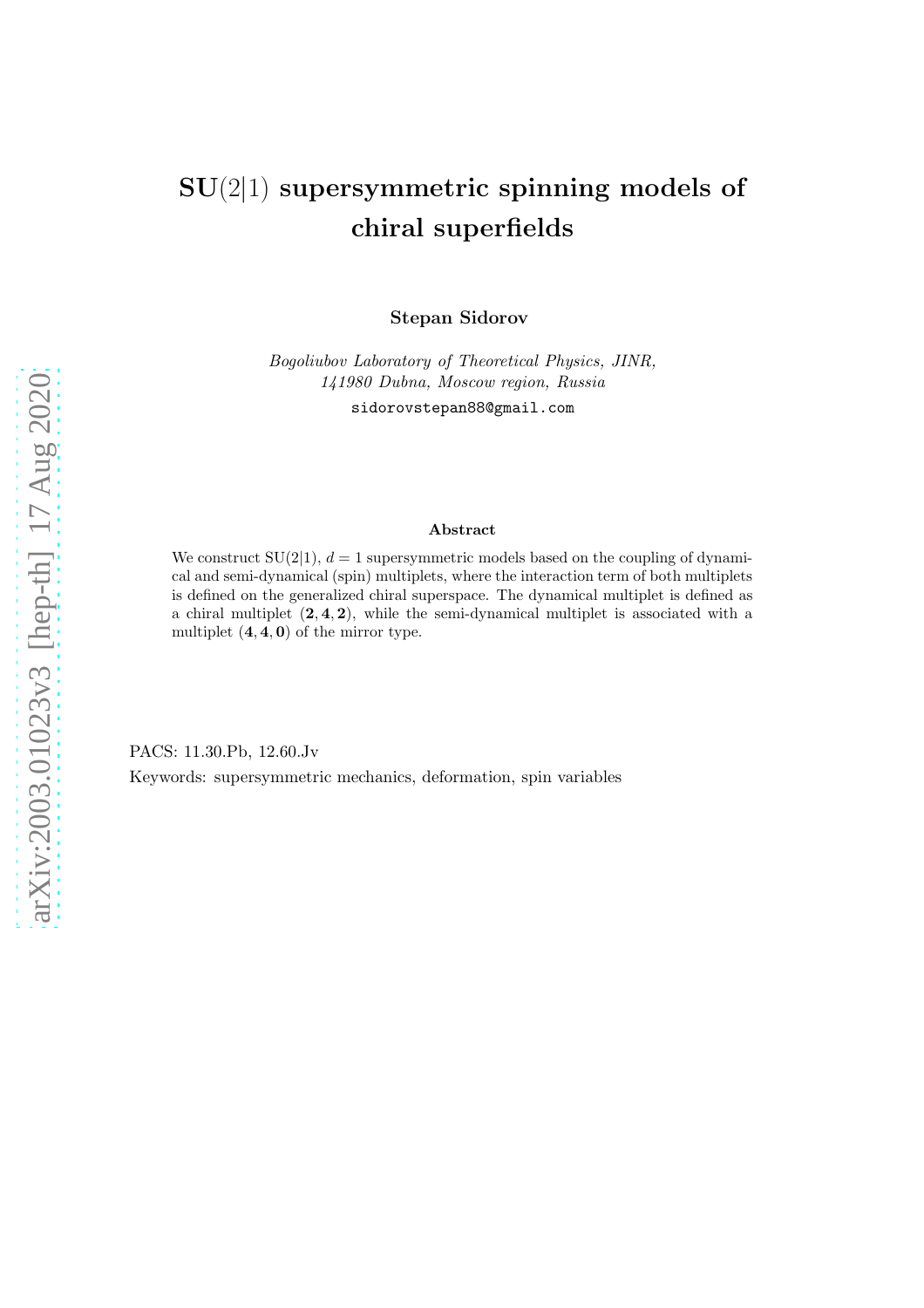## 1 Introduction

A new class of systems of  $\mathcal{N} = 4$ ,  $d = 1$  supersymmetric quantum mechanics called "Kähler" oscillator" was introduced by S. Bellucci and A. Nersessian in [\[1\]](#page-13-0). They studied supersymmetric oscillator models on Kähler manifolds with Wess-Zumino  $(WZ)$  type terms responsible for the presence of a constant magnetic field. It turned out, the presence of oscillator and WZ terms deforms the standard  $\mathcal{N} = 4$  Poincaré supersymmetry to the so called "weak supersymmetry" [\[2\]](#page-13-1). In our works [\[3,](#page-13-2) [4\]](#page-13-3), we showed that the deformed superalgebra of weak supersymmetry corresponds to  $SU(2|1)$  supersymmetry. In these papers we initiated a study of deformed supersymmetric quantum mechanics by employing superfield approach based on the worldline supersymmetry  $SU(2|1)$  with a mass dimension deformation parameter m. In the limit  $m = 0$ , models of the standard  $\mathcal{N} = 4$  supersymmetric mechanics are restored. Indeed, within this framework we reproduced the models studied earlier at the component level [\[1,](#page-13-0) [2,](#page-13-1) [5\]](#page-14-0) and obtained the new ones, including those constructed via harmonic superspace [\[6\]](#page-14-1) (see also [\[7\]](#page-14-2)).

During the study of  $SU(2|1)$  supersymmetric mechanics we revealed few peculiar features. One of them is the generalization of a chiral condition given by [\[4\]](#page-13-3)

<span id="page-1-0"></span>
$$
\left(\cos \lambda \,\bar{\mathcal{D}}_i - \sin \lambda \,\mathcal{D}_i\right)\varphi = 0,\tag{1.1}
$$

where  $\mathcal{D}_i$  and  $\bar{\mathcal{D}}_i$  are SU(2|1) covariant derivatives. It describes a new type of the chiral multiplet  $(2, 4, 2)$  defined on the generalized chiral superspace and depending on two deformation parameters:  $\lambda$  and m. Exactly this multiplet is a basis for the construction of supersymmetric K¨ahler oscillator models [\[1\]](#page-13-0), where the frequency of oscillator and the strength of external magnetic field are identified with

$$
\omega = \frac{m \sin 2\lambda}{2}, \qquad B = m \cos 2\lambda. \tag{1.2}
$$

However, both parameters disappear in the limit  $m = 0$ , because the rotation parameter  $\lambda$  becomes just an external automorphism parameter of the standard  $\mathcal{N} = 4$  Poincaré supersymmetry. One needs to point out that the corresponding Hamiltonian does not commute with supercharges and is identified with internal  $U(1)$  generator of  $SU(2|1)$ . It can be treated as a central charge only when  $\lambda = 0$ . Recently, particular superintegrable Kähler oscillator models were considered [\[8\]](#page-14-3).

With the lapse of time we found out other distinguished features of deformed supersymmetric quantum mechanics. An important one concerns  $\mathcal{N} = 4$  "mirror multiplets" [\[9\]](#page-14-4). The standard  $\mathcal{N} = 4$  multiplets have their mirror counterparts characterized by the interchange of two  $SU(2)$  groups which form  $SO(4)$  automorphism group of the standard  $\mathcal{N} = 4$  Poincaré supersymmetry. Since this interchange has no essential impact on Poincaré supersymmetry,  $\mathcal{N} = 4$  multiplets and their mirror counterparts are mutually equivalent when dealing with only one multiplet from such a pair. Deformation to  $SU(2|1)$  supersymmetry breaks this equivalence, because the first  $SU(2)$  group becomes subgroup of  $SU(2|1)$ and the second one is broken. It means that  $SU(2|1)$  multiplets differ from their mirror counterparts. We showed this difference in details on the example of  $(4, 4, 0)$  multiplets [\[6\]](#page-14-1).

The main goal of the present paper is to employ  $SU(2|1)$  superfield approach to spinning models of chiral superfields instead of harmonic ones. The  $SU(2|1)$  supersymmetric spinning models of harmonic superfields [\[7,](#page-14-2) [10,](#page-14-5) [11\]](#page-14-6) followed the construction elaborated in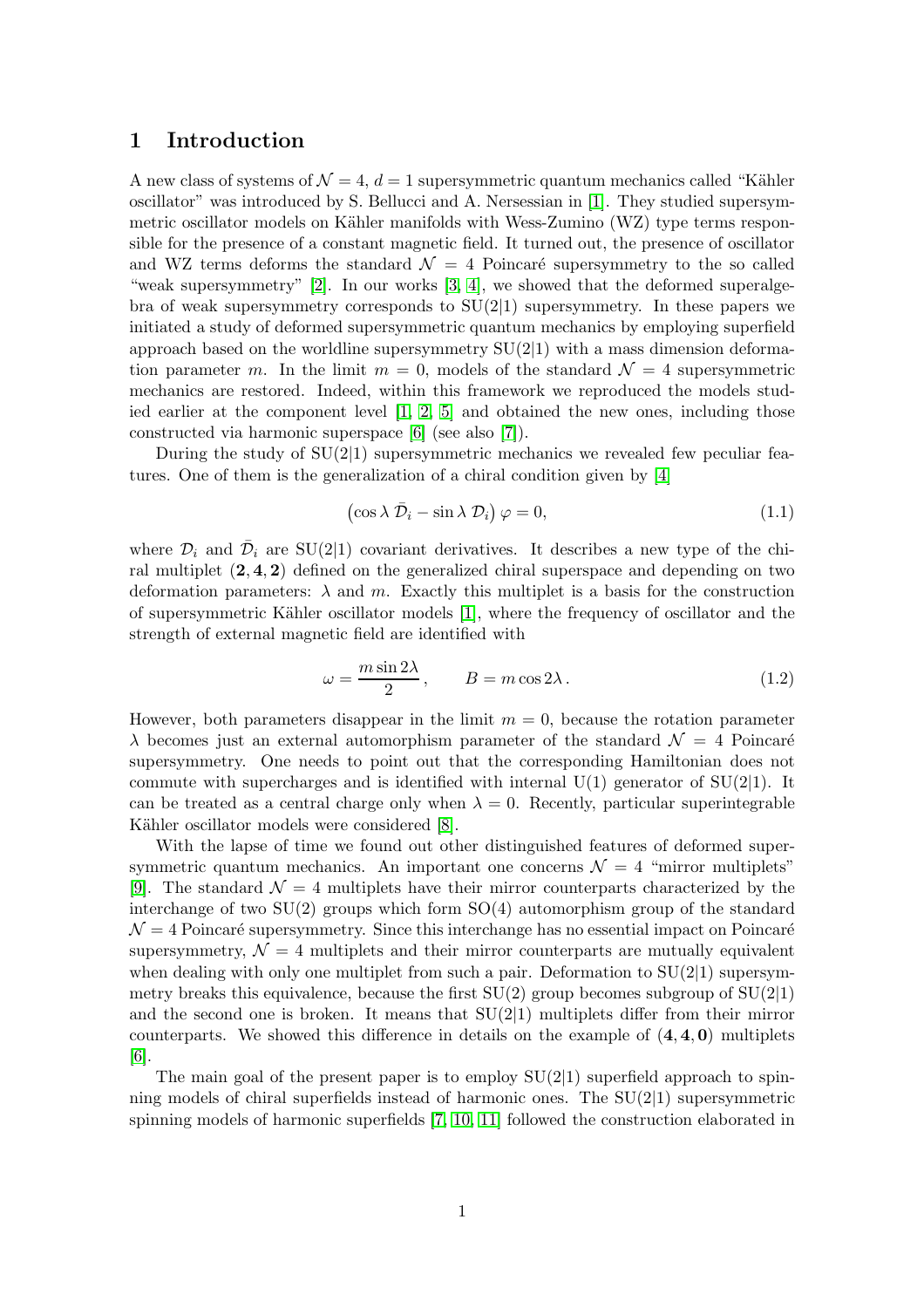[\[12,](#page-14-7) [13\]](#page-14-8), with the dynamical multiplet  $(1, 4, 3)$  and the semi-dynamical multiplet  $(4, 4, 0)$ . The most important property is that both dynamical and semi-dynamical multiplets admit a description in the analytic harmonic superspace [\[14\]](#page-14-9), like as the  $\mathcal{N}=4$ ,  $d=1$  gauge multiplet  $[15]$ . The latter one allows to introduce the U(1) gauge symmetry transformations. The gauge invariant coupling term is constructed as an integral over the analytic harmonic superspace and provides the interaction of two multiplets. This term is identified with WZ term and involves semi-dynamical spin variables  $<sup>1</sup>$  $<sup>1</sup>$  $<sup>1</sup>$ . Extra SU(2) symmetries are defined</sup> in terms of these variables, with respect to which physical states of quantum models carry additional spin quantum numbers. Generalization of the construction to matrix superfields [\[12\]](#page-14-7) give rise to  $\mathcal{N} = 4$  supersymmetric extentions of the widely known Calogero system [\[17\]](#page-15-0) (see also the review [\[18\]](#page-15-1)).

In this paper we consider the coupling of the dynamical multiplet  $(2, 4, 2)$  and the semidynamical multiplet  $(4, 4, 0)$  of the mirror type. Both multiplets satisfy the generalized chiral condition [\(1.1\)](#page-1-0) that allows to introduce the interaction term as a superpotential term. We construct SU(2|1) supersymmetric models based on this coupling, undeformed versions of which were studied in  $[19]$ <sup>[2](#page-2-1)</sup>. To compare the results with  $[19]$ , we consider an example of a model on the pseudo-sphere  $SU(1,1)/U(1)$  (the Lobachevsky space).

# 2 SU(2|1) chiral superfields

In [\[4\]](#page-13-3), we considered a special type of  $SU(2|1)$  superspace defined for the standard form of the superalgebra  $su(2|1)$ :

<span id="page-2-2"></span>
$$
\{Q^i, \bar{Q}_j\} = 2mI^i_j + 2\delta^i_j \mathcal{H}, \qquad \left[I^i_j, I^k_l\right] = \delta^k_j I^i_l - \delta^i_l I^k_j,
$$
  
\n
$$
\left[I^i_j, \bar{Q}_l\right] = \frac{1}{2} \delta^i_j \bar{Q}_l - \delta^i_l \bar{Q}_j, \qquad \left[I^i_j, Q^k\right] = \delta^k_j Q^i - \frac{1}{2} \delta^i_j Q^k,
$$
  
\n
$$
\left[\mathcal{H}, \bar{Q}_l\right] = \frac{m}{2} \bar{Q}_l, \qquad \left[\mathcal{H}, Q^k\right] = -\frac{m}{2} Q^k.
$$
\n(2.1)

The bosonic subgroup includes of SU(2) subgroup composed of  $I_j^i$  (i = 1, 2) and U(1) generator  $\mathcal H$  associated with Hamiltonian. Factorizing the SU(2) subgroup, the superspace is defined as

$$
\frac{\mathrm{SU}(2|1)}{\mathrm{SU}(2)} \sim \frac{\left\{ \mathcal{H}, Q^i, \bar{Q}_j, I_j^i \right\}}{\left\{ I_j^i \right\}} = \left\{ t, \theta_i, \bar{\theta}^j \right\}. \tag{2.2}
$$

The odd  $\epsilon^i$  transformations are given by

$$
\delta t = i \left( \epsilon_k \bar{\theta}^k + \bar{\epsilon}^k \theta_k \right), \qquad \delta \theta_i = \epsilon_i + 2m \, \bar{\epsilon}^k \theta_k \theta_i, \qquad \delta \bar{\theta}^j = \bar{\epsilon}^i - 2m \, \epsilon_k \bar{\theta}^k \bar{\theta}^i,
$$
  

$$
(\theta_i) = \bar{\theta}^i, \qquad (\epsilon_i) = \bar{\epsilon}^i.
$$
 (2.3)

In the limit  $m = 0$ , the standard "flat" supersymmetry transformations are restored. One can easily pick out the chiral subspace  $\{t_L, \theta_i\}$ , where

$$
t_{\rm L} = t + i \bar{\theta}^k \theta_k - im \left( \bar{\theta}^k \theta_k \right)^2, \qquad \delta t_{\rm L} = 2i \bar{\epsilon}^k \theta_k, \qquad \delta \theta_i = \epsilon_i + 2m \bar{\epsilon}^k \theta_k \theta_i. \tag{2.4}
$$

<span id="page-2-0"></span><sup>&</sup>lt;sup>1</sup>Some recent  $\mathcal{N}=4$  deformed and undeformed supersymmetric models with spin variables were studied at the component level in [\[16\]](#page-14-11).

<span id="page-2-1"></span><sup>&</sup>lt;sup>2</sup>In this paper, superfield description for a semi-dynamical multiplet proceeds from the fermionic multiplet  $(0, 4, 4)$ . One can make the same comment as in the footnote 7 of [\[20\]](#page-15-3).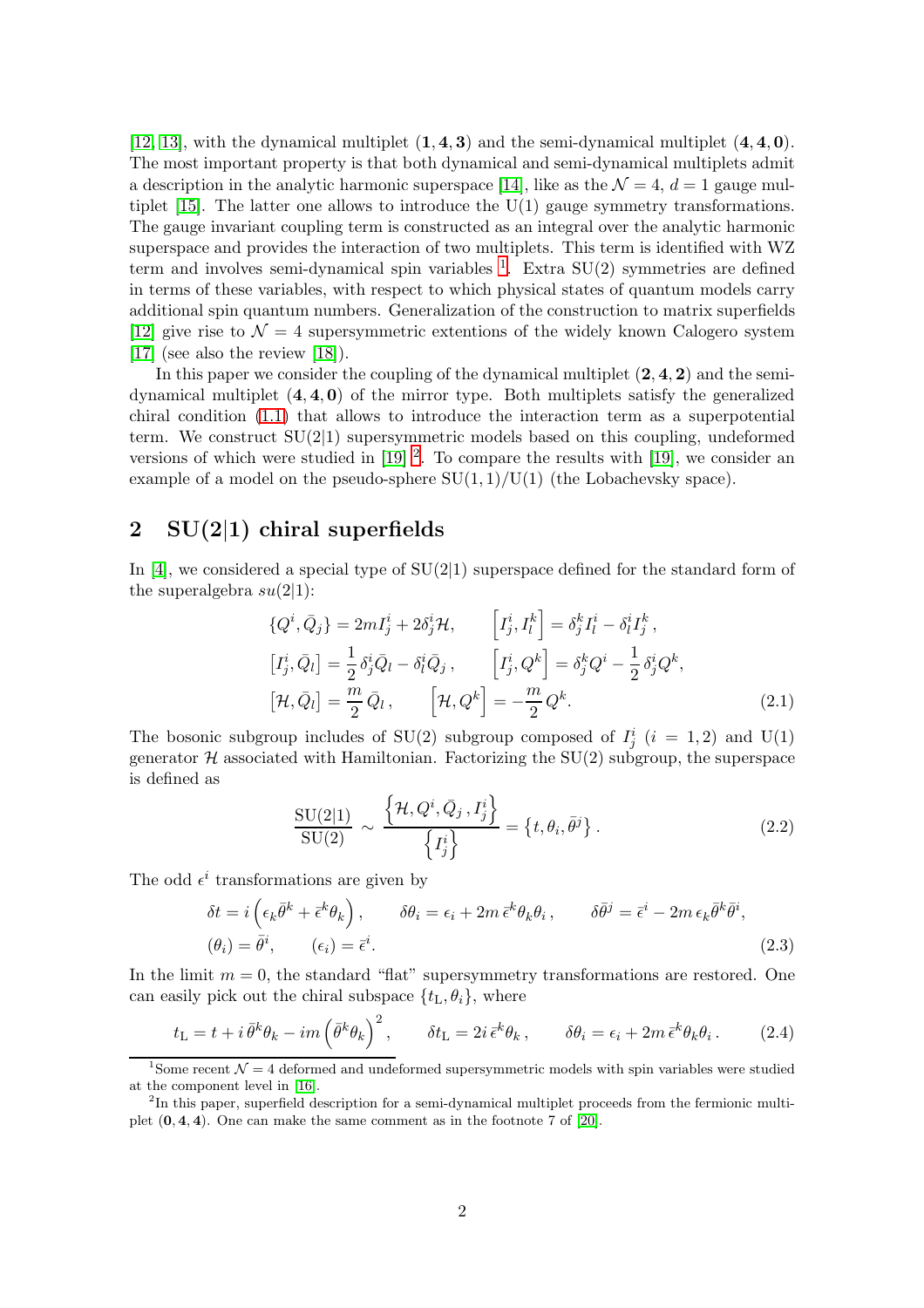We also define the generalized chiral coordinates

<span id="page-3-3"></span>
$$
\hat{t}_{\rm L} = t + i \,\bar{\hat{\theta}}^k \hat{\theta}_k \,, \qquad \hat{\theta}_i = \left(\cos \lambda \,\theta_i \,e^{\frac{i}{2}mt} + \sin \lambda \,\bar{\theta}_i \,e^{-\frac{i}{2}mt}\right) \left(1 - \frac{m}{2} \,\bar{\theta}^k \theta_k\right). \tag{2.5}
$$

They are closed under the following supersymmetry transformations:

<span id="page-3-1"></span>
$$
\delta\hat{\theta}_{i} = \cos\lambda \left( \epsilon_{i} e^{\frac{i}{2}m\hat{t}_{\mathrm{L}}} + m \,\bar{\epsilon}^{k} \hat{\theta}_{k} \hat{\theta}_{i} e^{-\frac{i}{2}m\hat{t}_{\mathrm{L}}} \right) + \sin\lambda \left( \bar{\epsilon}_{i} e^{-\frac{i}{2}m\hat{t}_{\mathrm{L}}} + m \,\epsilon^{k} \hat{\theta}_{k} \hat{\theta}_{i} e^{\frac{i}{2}m\hat{t}_{\mathrm{L}}} \right),
$$
  

$$
\delta\hat{t}_{\mathrm{L}} = 2i \left( \cos\lambda \,\bar{\epsilon}^{k} \hat{\theta}_{k} e^{-\frac{i}{2}m\hat{t}_{\mathrm{L}}} - \sin\lambda \,\epsilon^{k} \hat{\theta}_{k} e^{\frac{i}{2}m\hat{t}_{\mathrm{L}}} \right).
$$
 (2.6)

Chiral superfields, defined on the left chiral subspace  $\{\hat{t}_L, \hat{\theta}_i\}$ , satisfy the chiral condition

$$
\tilde{\tilde{\mathcal{D}}}_{j}\,\varphi\left(\hat{t}_{\mathrm{L}},\hat{\theta}\right)=0,\tag{2.7}
$$

where the covariant derivatives  $\bar{\tilde{\mathcal{D}}}_i$  and  $\tilde{\mathcal{D}}^i$  are modified as

$$
\bar{\tilde{\mathcal{D}}}_i = \cos \lambda \, \bar{\mathcal{D}}_i - \sin \lambda \, \mathcal{D}_i \,, \qquad \tilde{\mathcal{D}}^i = \cos \lambda \, \mathcal{D}^i + \sin \lambda \, \bar{\mathcal{D}}^i \,, \qquad \lambda \in [0, \pi/2) \,. \tag{2.8}
$$

In the basis  $\left\{\hat{t}_\text{L}, \hat{\theta}_j, \bar{\hat{\theta}}^i\right\}$ , the covariant derivative  $\bar{\tilde{\mathcal{D}}}_i$  is written as

$$
\bar{\tilde{\mathcal{D}}}_{j} = -\left[1 + \frac{m\cos 2\lambda}{2} \,\bar{\hat{\theta}}^{k}\hat{\theta}_{k} - \frac{m\sin 2\lambda}{4} \left(\bar{\hat{\theta}}^{k}\bar{\hat{\theta}}_{k} + \hat{\theta}_{k}\hat{\theta}^{k}\right) - \frac{m^{2}}{16} \,\hat{\theta}_{i}\hat{\theta}^{i}\,\bar{\hat{\theta}}^{j}\bar{\hat{\theta}}_{j}\right] \frac{\partial}{\partial\bar{\hat{\theta}}^{j}}.
$$
 (2.9)

Here, we ignore the matrix  $SU(2)$  generators  $\tilde{I}_j^i$ , because the generalized chiral superfields  $\bar{\tilde{\mathcal{D}}}_i$  cannot carry any external SU(2) indices <sup>[3](#page-3-0)</sup>.

The  $SU(2|1)$  invariant measure is written as

$$
d\zeta = dt d^2\theta d^2\bar{\theta} \left( 1 + 2m \bar{\theta}^k \theta_k \right). \tag{2.10}
$$

One can write this measure in the basis  $\left\{t, \hat{\theta}_i, \bar{\hat{\theta}}^j\right\}$  as

<span id="page-3-2"></span>
$$
d\zeta = dt \, d^2 \hat{\theta} \, d^2 \bar{\hat{\theta}} \left[ 1 + m \cos 2\lambda \, \bar{\hat{\theta}}^k \hat{\theta}_k - \frac{m \sin 2\lambda}{2} \left( \hat{\theta}_k \hat{\theta}^k + \bar{\hat{\theta}}^k \bar{\hat{\theta}}_k \right) \right]. \tag{2.11}
$$

The chiral measure  $d\hat{t}_\text{L} d^2\hat{\theta}$  is also invariant under the transformations [\(2.6\)](#page-3-1):

$$
d\zeta_{\mathcal{L}} = d\hat{t}_{\mathcal{L}} d^2 \hat{\theta}, \qquad \delta(d\zeta_{\mathcal{L}}) = 0.
$$
 (2.12)

### 2.1 Dynamical multiplet (2,4,2)

The multiplet  $(2, 4, 2)$  is described by a complex superfield  $\Phi$  subjected to the chirality condition [\[4\]](#page-13-3)

$$
\tilde{\bar{\mathcal{D}}}_j \Phi = 0. \tag{2.13}
$$

Its general solution reads

$$
\Phi\left(\hat{t}_{\mathrm{L}},\hat{\theta}\right) = z + \sqrt{2}\,\hat{\theta}_k\xi^k + \hat{\theta}_k\hat{\theta}^k B. \tag{2.14}
$$

<span id="page-3-0"></span> ${}^{3}$ The explanation is given in Appendix B of [\[21\]](#page-15-4).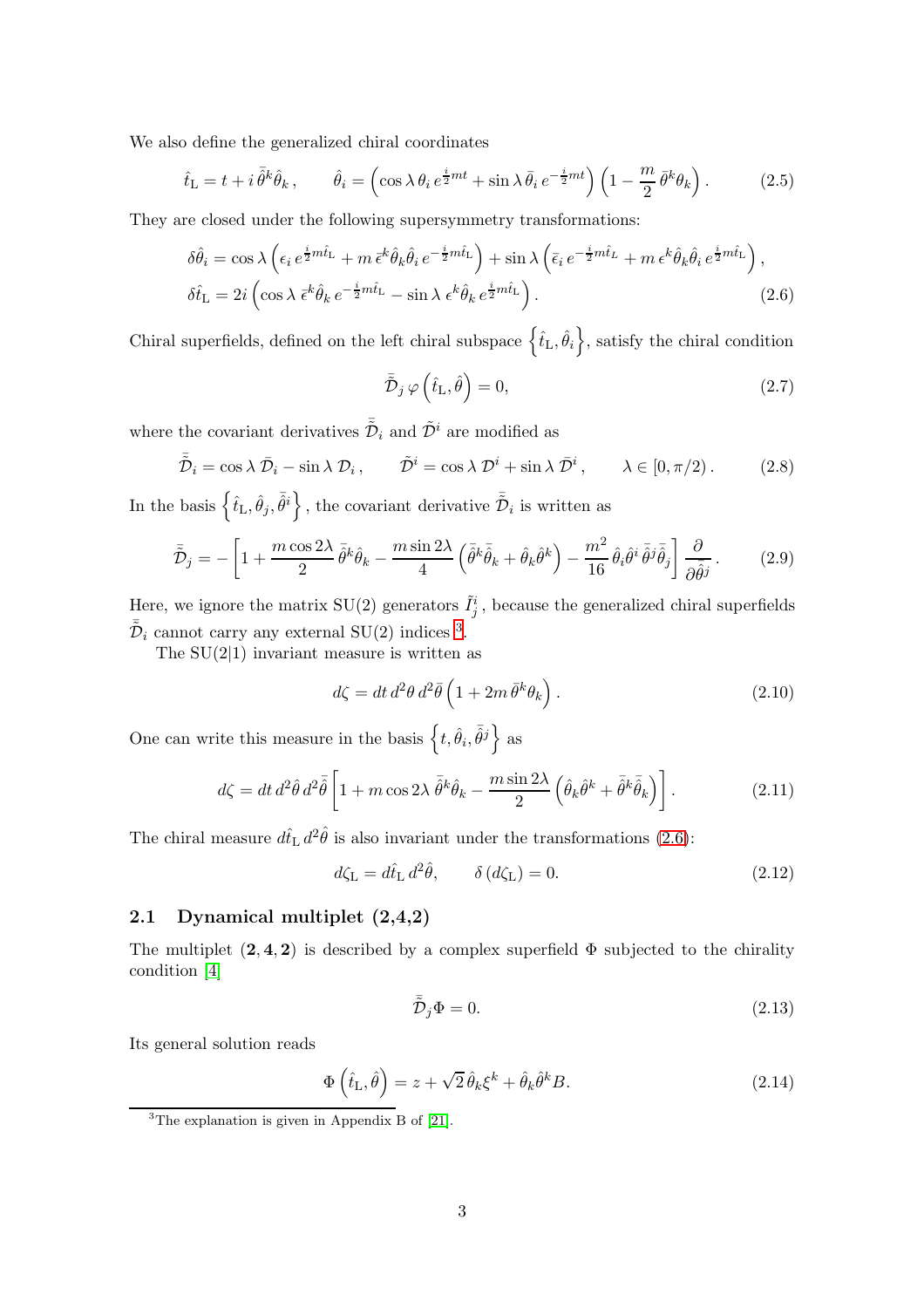The superfield is not deformed, but transformation properties of its components are still deformed:

$$
\delta z = -\sqrt{2} \cos \lambda \epsilon_k \xi^k e^{\frac{i}{2}mt} - \sqrt{2} \sin \lambda \bar{\epsilon}_k \xi^k e^{-\frac{i}{2}mt},
$$
  
\n
$$
\delta \xi^k = \sqrt{2} \bar{\epsilon}^k (i \cos \lambda \dot{z} - \sin \lambda B) e^{-\frac{i}{2}mt} - \sqrt{2} \epsilon^k (i \sin \lambda \dot{z} + \cos \lambda B) e^{\frac{i}{2}mt},
$$
  
\n
$$
\delta B = -\sqrt{2} \cos \lambda \bar{\epsilon}_k (i \dot{\xi}^k + \frac{m}{2} \xi^k) e^{-\frac{i}{2}mt} + \sqrt{2} \sin \lambda \epsilon_k (i \dot{\xi}^k - \frac{m}{2} \xi^k) e^{\frac{i}{2}mt}. (2.15)
$$

The deformation parameters m and  $\lambda$  also appear in [\(2.11\)](#page-3-2).

Superfield kinetic action for the chiral superfield  $\Phi$  is given by

$$
S_{\rm kin.} = \frac{1}{4} \int d\zeta \, K \left(\Phi, \bar{\Phi}\right). \tag{2.16}
$$

where  $K(\Phi, \bar{\Phi})$  is a Kähler potential. The component Lagrangian is written as

<span id="page-4-2"></span>
$$
\mathcal{L}_{\text{kin.}} = g\dot{\bar{z}}\dot{z} + \frac{i}{2}g\left(\xi^{i}\dot{\bar{\xi}}_{i} - \dot{\xi}^{i}\bar{\xi}_{i}\right) + g\,B\bar{B} - \frac{B}{2}\,\partial_{\bar{z}}g\,\bar{\xi}^{k}\bar{\xi}_{k} - \frac{\bar{B}}{2}\,\partial_{z}g\,\xi_{k}\xi^{k} \n+ \frac{i}{2}(\dot{\bar{z}}\,\partial_{\bar{z}}g - \dot{z}\,\partial_{z}g)\,\xi^{k}\bar{\xi}_{k} + \frac{1}{4}\,\partial_{z}\partial_{\bar{z}}g\,\xi_{i}\xi^{i}\,\bar{\xi}^{j}\bar{\xi}_{j} - \frac{i}{2}\,m\cos 2\lambda\,(\dot{\bar{z}}\,\partial_{\bar{z}}K - \dot{z}\,\partial_{z}K) \n- \frac{m\cos 2\lambda}{2}g\,\xi^{k}\bar{\xi}_{k} - \frac{m\sin 2\lambda}{2}\left(\bar{B}\,\partial_{\bar{z}}K + B\,\partial_{z}K\right) \n+ \frac{m\sin 2\lambda}{4}\left(\partial_{z}\partial_{z}K\,\xi_{i}\xi^{i} + \partial_{\bar{z}}\partial_{\bar{z}}K\,\bar{\xi}^{j}\bar{\xi}_{j}\right). \tag{2.17}
$$

with the metric  $g(z, \bar{z}) := \partial_z \partial_{\bar{z}} K(z, \bar{z})$ .

#### 2.2 Semi-dynamical mirror multiplet (4,4,0)

In  $[6]$ , we studied the deformed mirror multiplet  $(4, 4, 0)$  in the framework of harmonic superspace. Here we consider its generalization to the chiral superspace  $(2.5)$ . The generalized mirror multiplet  $(4, 4, 0)$  is described by a pair of chiral superfields  $Y^A$   $(A = 1, 2)$ satisfying the constraints

$$
\bar{\tilde{\mathcal{D}}}_{i} Y^{A} = 0, \qquad \tilde{\mathcal{D}}^{i} \bar{Y}^{A} = 0, \qquad \tilde{\mathcal{D}}_{i} Y^{A} = \bar{\tilde{\mathcal{D}}}_{i} \bar{Y}^{A}, \qquad \overline{(Y^{A})} = \bar{Y}_{A}. \tag{2.18}
$$

Their solution reads

<span id="page-4-0"></span>
$$
Y^{A}\left(\hat{t}_{\mathrm{L}},\hat{\theta}\right)=y^{A}+\sqrt{2}\,\hat{\theta}_{i}\psi^{iA}+i\,\hat{\theta}_{k}\hat{\theta}^{k}\,\dot{\bar{y}}^{A},\tag{2.19}
$$

where

$$
\overline{(y^A)} = \bar{y}_A, \qquad \overline{(\psi^{iA})} = \psi_{iA}. \qquad (2.20)
$$

The corresponding component field transformations are

<span id="page-4-1"></span>
$$
\delta y^A = -\sqrt{2} \cos \lambda \epsilon_k \psi^{kA} e^{\frac{i}{2}mt} - \sqrt{2} \sin \lambda \bar{\epsilon}_k \psi^{kA} e^{-\frac{i}{2}mt},
$$
  
\n
$$
\delta \bar{y}_A = \sqrt{2} \cos \lambda \bar{\epsilon}^k \psi_{kA} e^{-\frac{i}{2}mt} - \sqrt{2} \sin \lambda \epsilon^k \psi_{kA} e^{\frac{i}{2}mt},
$$
  
\n
$$
\delta \psi^{kA} = \sqrt{2} i \bar{\epsilon}^k \left( \cos \lambda \dot{y}^A - \sin \lambda \dot{y}^A \right) e^{-\frac{i}{2}mt} - \sqrt{2} i \epsilon^k \left( \cos \lambda \dot{y}^A + \sin \lambda \dot{y}^A \right) e^{\frac{i}{2}mt}.
$$
\n(2.21)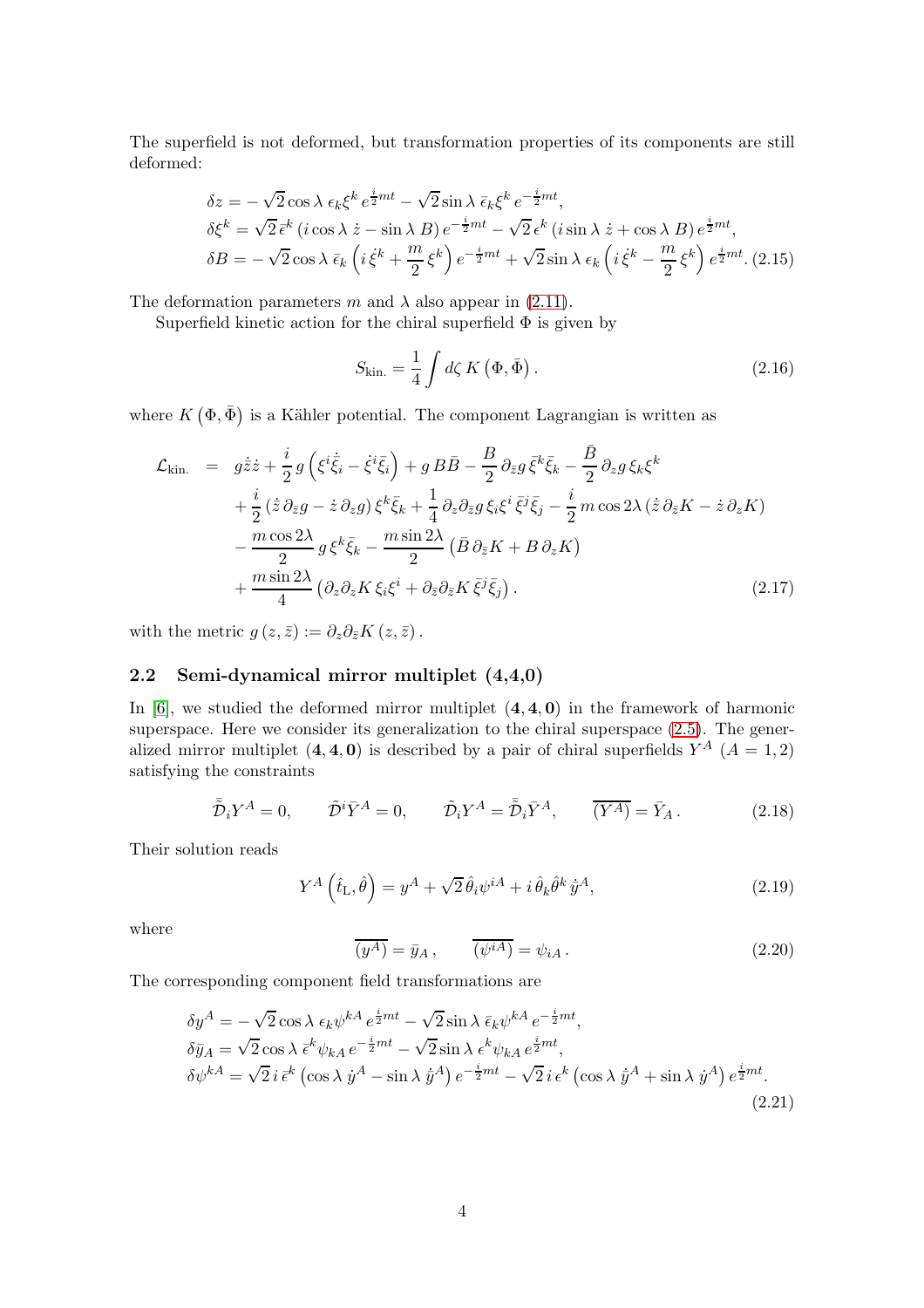The invariant superfield action is written as

<span id="page-5-1"></span>
$$
S_{(4,4,0)} = \frac{1}{2} \int d\zeta \, L\left(Y,\bar{Y}\right). \tag{2.22}
$$

The component Lagrangian contains the standard kinetic term  $G \dot{y}^A \dot{\bar{y}}_A$ , where the metric G of 4-dimensional manifold is defined as

$$
G(y,\bar{y}) := \Delta_y L(y,\bar{y}), \qquad \Delta_y = -2 \varepsilon^{AB} \partial_A \bar{\partial}_B, \qquad \partial_A = \frac{\partial}{\partial y^A}, \quad \bar{\partial}_B = \frac{\partial}{\partial \bar{y}^B}.
$$
 (2.23)

In order to describe the semi-dynamical spin multiplet we must drop such kinetic terms. So, we take the limit  $G = 0$  that gives the residual Lagrangian of the first order in time derivatives (Wess-Zumino type Lagrangians) where the function  $L(y, \bar{y})$  satisfies the Laplace equation

$$
\Delta_y L = 0. \tag{2.24}
$$

Another option is given by the superpotential term

<span id="page-5-4"></span>
$$
S_{\text{pot.}} = \frac{\mu}{2} \int d\zeta_{\text{L}} h \left( Y^A \right) + \frac{\mu}{2} \int d\zeta_{\text{R}} h \left( \bar{Y}_A \right). \tag{2.25}
$$

One can consider the function  $h(y^A)$  in [\(2.26\)](#page-5-0) as a holomorphic subset of the solutions found in [\[6\]](#page-14-1), where the general construction of Wess-Zumino type Lagrangians was given.

Here, we are interested in coupling of this semi-dynamical multiplet with the chiral superfield  $\Phi$  that can be described only by a superpotential term. So, we skip the construction of Wess-Zumino type Lagrangians from [\(2.22\)](#page-5-1) and present the superpotential term written as

<span id="page-5-0"></span>
$$
S_{\text{pot.}} = \int dt \, \mathcal{L}_{\text{WZ}} \,, \qquad \mathcal{L}_{\text{WZ}} = \mu \left[ i \, \dot{\bar{y}}^A \, \partial_A h \left( y^A \right) + \frac{1}{2} \, \psi^{iA} \psi_i^B \, \partial_A \partial_B h \left( y^A \right) + \text{c.c.} \right] \,. \tag{2.26}
$$

This Lagrangian contains no deformation parameters, so it is invariant as well under the standard  $(m = 0)$  supersymmetry transformations. Indeed, the superpotential term must be invariant under the transformations closed on the centerless  $\mathcal{N} = 4$  super Virasoro algebra [\[22\]](#page-15-5), which is an infinite dimensional superalgebra possessing both deformed and undeformed superalgebras.

#### 2.3 Gauged mirror multiplet (4,4,0)

By analogy with [\[7\]](#page-14-2), we can also expect that chiral superfields are subjected to the local  $U(1)$  transformations

<span id="page-5-3"></span>
$$
(Y^A)' = e^{(\Lambda - \bar{\Lambda})\mathcal{I}} Y^A, \qquad \mathcal{I} Y^A = \frac{1}{2} (\sigma_3)_B^A Y^B,
$$
  

$$
(\bar{Y}^A)' = e^{(\Lambda - \bar{\Lambda})\mathcal{I}} \bar{Y}^A, \qquad \mathcal{I} \bar{Y}^A = \frac{1}{2} (\sigma_3)_B^A \bar{Y}^B,
$$
 (2.27)

where  $\mathcal I$  is a U(1) generator and  $\Lambda = \Lambda \left( \hat t_{\rm L}, \hat \theta \right), \, \bar \Lambda = \bar \Lambda \left( \hat t_{\rm R}, \bar{\hat \theta} \right)$ . Gauged superfields satisfy the new gauge invariant constraints

<span id="page-5-2"></span>
$$
\left(\tilde{\bar{\mathcal{D}}}^i + \left[\tilde{\bar{\mathcal{D}}}^i, X\right] \mathcal{I}\right) Y^A = 0, \qquad \left(\tilde{\mathcal{D}}^i - \left[\tilde{\mathcal{D}}^i, X\right] \mathcal{I}\right) \bar{Y}^A = 0,\tag{2.28}
$$

$$
\left(\tilde{\mathcal{D}}^i - \left[\tilde{\mathcal{D}}^i, X\right] \mathcal{I}\right) Y^A = \left(\bar{\tilde{\mathcal{D}}}^i + \left[\bar{\tilde{\mathcal{D}}}^i, X\right] \mathcal{I}\right) \bar{Y}^A,\tag{2.29}
$$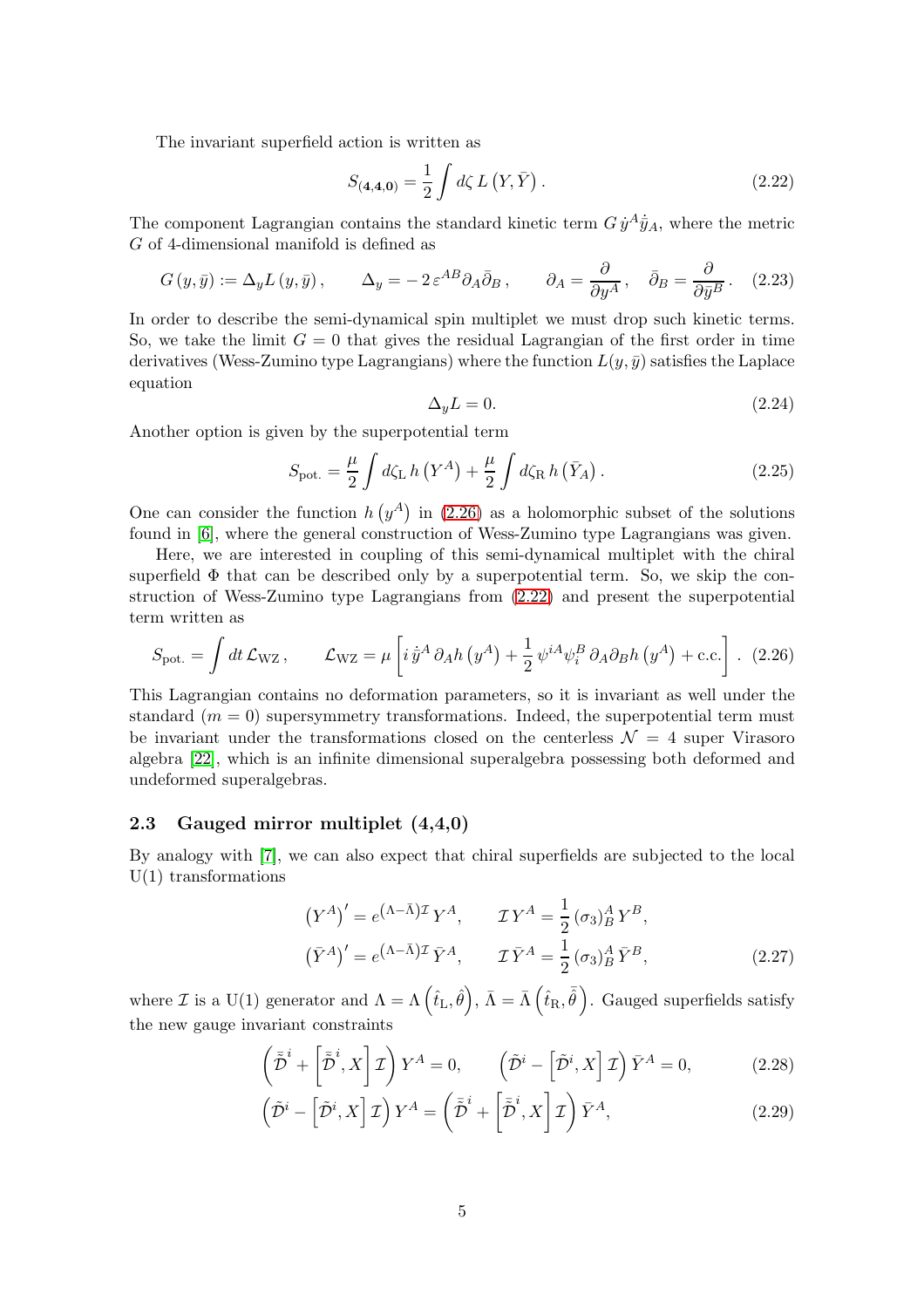where the real superfield  $X$  is a gauge superfield transforming as

<span id="page-6-2"></span>
$$
X' = X + \Lambda + \bar{\Lambda} \,. \tag{2.30}
$$

Superspace expansion of the gauge superfield  $X$  displays 8 bosonic and 8 fermionic components:

<span id="page-6-1"></span>
$$
X\left(t,\hat{\theta},\bar{\hat{\theta}}\right) = x + \hat{\theta}_k \chi^k - \bar{\hat{\theta}}^k \bar{\chi}_k + 2 \bar{\hat{\theta}}^k \hat{\theta}_k \mathcal{A} + \hat{\theta}_k \hat{\theta}^k D + \bar{\hat{\theta}}^k \bar{\hat{\theta}}_k \bar{D} + \bar{\hat{\theta}}_{(i} \hat{\theta}_{j)} \mathcal{B}^{ij} + \bar{\hat{\theta}}^k \hat{\theta}_k \left(\hat{\theta}_k \zeta^k - \bar{\hat{\theta}}^k \bar{\zeta}_k\right) + \hat{\theta}_i \hat{\theta}^i \bar{\hat{\theta}}^j \bar{\hat{\theta}}_j C, \tag{2.31}
$$

where

$$
\overline{(x)} = x, \qquad \overline{(A)} = A, \qquad \overline{(D)} = \bar{D}, \qquad \overline{(B^{ij})} = -\mathcal{B}_{ij}, \qquad \mathcal{B}^{ij} = \mathcal{B}^{ji},
$$
  

$$
\overline{(x^{i})} = \bar{\chi}_{i}, \qquad \overline{(\zeta^{i})} = \bar{\zeta}_{i}.
$$
 (2.32)

However, from the constraints  $(2.28)$  and  $(2.29)$  we obtain the additional constraint  $<sup>4</sup>$  $<sup>4</sup>$  $<sup>4</sup>$ </sup>

<span id="page-6-3"></span>
$$
\tilde{\mathcal{D}}_{(i}\bar{\tilde{\mathcal{D}}}_{j)}X = 0. \tag{2.33}
$$

It kills half of the components of [\(2.31\)](#page-6-1) as

$$
X\left(t,\hat{\theta},\bar{\hat{\theta}}\right) = x + \hat{\theta}_k \chi^k - \bar{\hat{\theta}}^k \bar{\chi}_k + 2 \bar{\hat{\theta}}^k \hat{\theta}_k \mathcal{A} + \hat{\theta}_k \hat{\theta}^k D + \bar{\hat{\theta}}^k \bar{\hat{\theta}}_k \bar{D} + i \bar{\hat{\theta}}^k \hat{\theta}_k \left(\hat{\theta}_i \dot{\chi}^i + \bar{\hat{\theta}}^i \dot{\bar{\chi}}_i\right) - \frac{1}{4} \hat{\theta}_i \hat{\theta}^i \bar{\hat{\theta}}^j \bar{\hat{\theta}}_j \ddot{x}.
$$
\n(2.34)

This superfield describes the mirror multiplet  $(1, 4, 3)$  that differs from the ordinary multiplet  $(1, 4, 3)$  [\[3\]](#page-13-2) because of the deformation. Using the U(1) gauge freedom  $(2.30)$ , we can choose the WZ gauge

<span id="page-6-4"></span>
$$
X_{\rm WZ} = 2\,\bar{\theta}^k \hat{\theta}_k \,\mathcal{A} \,, \qquad \mathcal{A}' = \mathcal{A} - \dot{\alpha} \,. \tag{2.35}
$$

Thus, it can be interpreted as a mirror counterpart of the "topological" gauge multiplet [\[15\]](#page-14-10) described by the harmonic superfield  $V^{++}$  in the WZ gauge. One can introduce accompanying chiral superfields

<span id="page-6-5"></span>
$$
\mathcal{V}_{\rm WZ}\left(\hat{t}_{\rm L},\hat{\theta}\right) = \hat{\theta}_k \hat{\theta}^k \mathcal{A}, \qquad \bar{\mathcal{V}}_{\rm WZ}\left(\hat{t}_{\rm R},\bar{\hat{\theta}}\right) = \bar{\hat{\theta}}^k \bar{\hat{\theta}}_k \mathcal{A}, \qquad (2.36)
$$

satisfying

$$
\tilde{\mathcal{D}}_i X_{\rm WZ} = \bar{\tilde{\mathcal{D}}}_i \bar{\mathcal{V}}_{\rm WZ} , \qquad \bar{\tilde{\mathcal{D}}}_i X_{\rm WZ} = -\tilde{\mathcal{D}}_i \mathcal{V}_{\rm WZ} . \qquad (2.37)
$$

<span id="page-6-0"></span><sup>4</sup>Actually, the gauge superfield X can be considered as a prepotential for the vector multiplet  $(3, 4, 1)$ given by the superfield  $V_{ij} = \tilde{\mathcal{D}}_{(i} \bar{\tilde{\mathcal{D}}}_{j)} X$  [\[23\]](#page-15-6) satisfying the constraints

$$
\bar{\tilde{\mathcal{D}}}_{(i}V_{jk)} = \tilde{\mathcal{D}}_{(i}V_{jk)} = 0.
$$

One can check that it is invariant under the gauge transformations [\(2.30\)](#page-6-2). Hence, the following constraint  $(2.33)$  implies that all physical degrees of freedom of  $(2.31)$  can be gauged away, *i.e.* the gauge multiplet becomes "topological" [\[15\]](#page-14-10).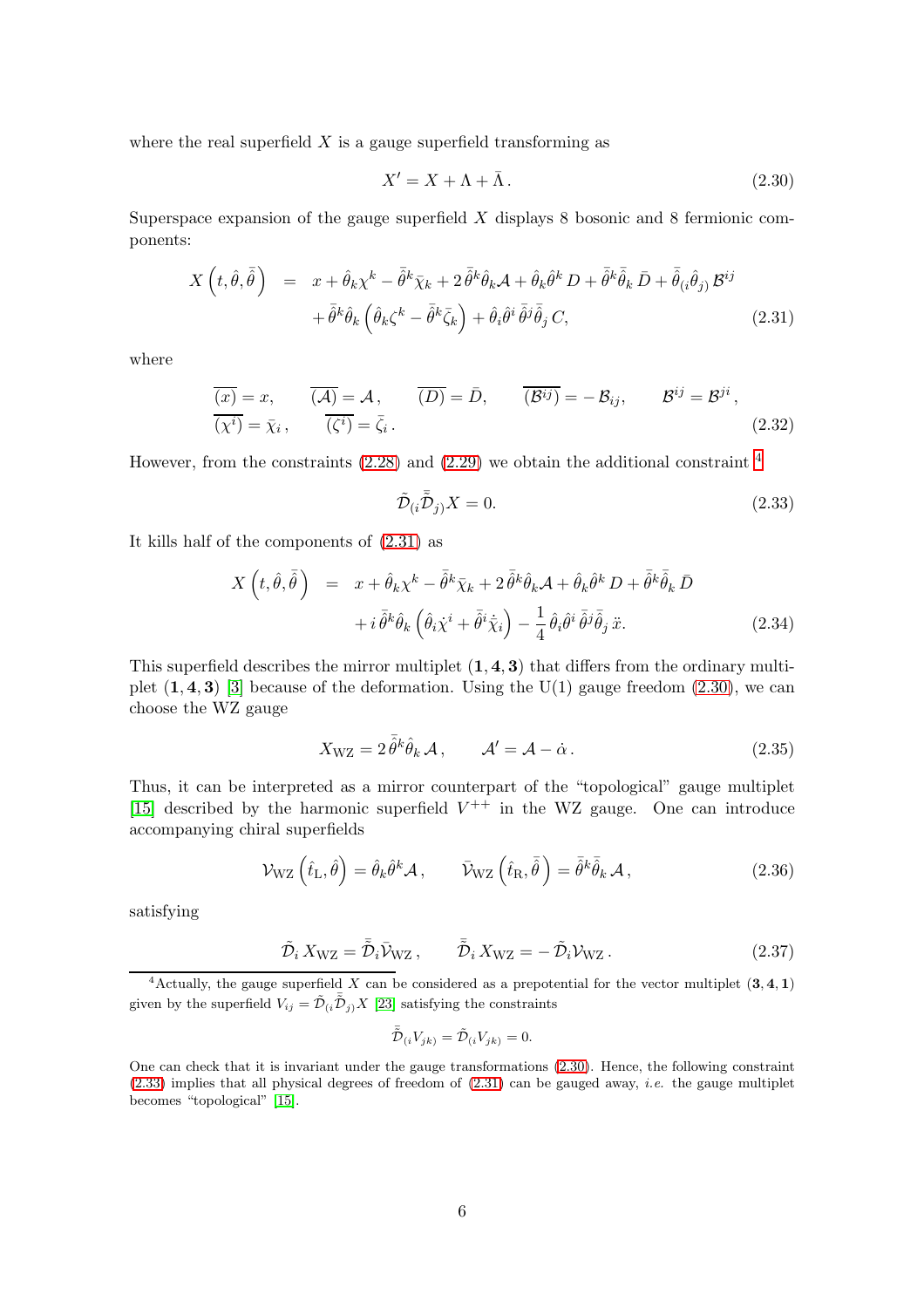The triplet of superfields, given by [\(2.35\)](#page-6-4) and [\(2.36\)](#page-6-5), has a harmonic superfield description in the flat superspace  $m = 0$  with respect to the second SU'(2) subgroup [\[9\]](#page-14-4). One could ascribe SU'(2) indices to this triplet as  $\mathcal{V}^{(i'j')}$  and harmonize them. In the deformed supersymmetric mechanics we have no such description, because the second  $SU'(2)$  symmetry is broken.

According to the chiral condition  $(2.28)$ , the superfield solution  $(2.19)$  is modified as

$$
Y^{A}\left(t,\hat{\theta},\bar{\hat{\theta}}\right) = e^{-X\mathcal{I}}Y_{\mathcal{L}}^{A}\left(\hat{t}_{\mathcal{L}},\hat{\theta}\right), \qquad \left(Y_{\mathcal{L}}^{A}\right)' = e^{2\Lambda\mathcal{I}}Y_{\mathcal{L}}^{A},
$$

$$
\bar{Y}^{A}\left(t,\hat{\theta},\bar{\hat{\theta}}\right) = e^{X\mathcal{I}}\bar{Y}_{\mathcal{R}}^{A}\left(\hat{t}_{\mathcal{R}},\bar{\hat{\theta}}\right), \qquad \left(\bar{Y}_{\mathcal{R}}^{A}\right)' = e^{-2\bar{\Lambda}\mathcal{I}}\bar{Y}_{\mathcal{R}}^{A}. \tag{2.38}
$$

Solving [\(2.29\)](#page-5-2), the left chiral superfield  $Y_L^A$  has the  $\theta$ -expansion

$$
Y_{\mathcal{L}}^{A}\left(\hat{t}_{\mathcal{L}},\hat{\theta}\right)=y^{A}+\sqrt{2}\,\hat{\theta}_{i}\psi^{iA}+i\,\hat{\theta}_{k}\hat{\theta}^{k}\,\nabla_{t}\bar{y}^{A},\tag{2.39}
$$

where

$$
\nabla_t = \partial_t + 2i\mathcal{A}\mathcal{I}.\tag{2.40}
$$

It is necessary to replace time derivatives by  $\nabla_t$  in the transformations [\(2.21\)](#page-4-1). The residual local  $\alpha = \alpha(t)$  transformations of component fields must be written as

<span id="page-7-0"></span>
$$
(y^A)' = e^{2i\alpha \mathcal{I}} y^A, \quad (\psi^{iA})' = e^{2i\alpha \mathcal{I}} \psi^{iA}, \quad (\nabla_t \bar{y}^A)' = e^{2i\alpha \mathcal{I}} \nabla_t \bar{y}^A, \qquad \mathcal{A}' = \mathcal{A} - \dot{\alpha} \, . \tag{2.41}
$$

Taking into account these transformations and the supersymmetry transformations [\(2.6\)](#page-3-1), one can check that the real superfield [\(2.35\)](#page-6-4) transforms as [\(2.30\)](#page-6-2) with the parameter

$$
\Lambda\left(\hat{t}_\text{L},\hat{\theta}\right) = i\alpha\left(\hat{t}_\text{L}\right) + 2\mathcal{A}\left(\hat{t}_\text{L}\right)\left(\cos\lambda\,\bar{\epsilon}^k\hat{\theta}_k\,e^{-\frac{i}{2}m\hat{t}_\text{L}} - \sin\lambda\,\epsilon^k\hat{\theta}_k\,e^{\frac{i}{2}m\hat{t}_\text{L}}\right). \tag{2.42}
$$

The superfield  $Y^A$  transforms with the same parameter according to  $(2.27)$ .

Finally, the superpotential [\(2.25\)](#page-5-4) must be written in terms of  $Y^1Y^2 \equiv Y^1_LY^2_L$ , since it is the only gauge invariant object defined on the left chiral subspace. One can define also the invariant F-term

<span id="page-7-1"></span>
$$
S_{\rm FI} = -\frac{c}{4} \left[ \int d\zeta_{\rm L} \, \mathcal{V}_{\rm WZ} + \int d\zeta_{\rm R} \, \bar{\mathcal{V}}_{\rm WZ} \right] \quad \Rightarrow \quad \mathcal{L}_{\rm FI} = -c \, \mathcal{A} \,, \qquad c = \text{const}, \qquad (2.43)
$$

which is a counterpart of Fayet-Iliopoulos term defined on the analytic harmonic superspace [\[15\]](#page-14-10).

# 3 Coupling of dynamical and semi-dynamical multiplets

In this section we consider the coupling of dynamical and semi-dynamical multiplets identified with the chiral multiplet  $(2, 4, 2)$  and the gauged mirror multiplet  $(4, 4, 0)$ , respectively.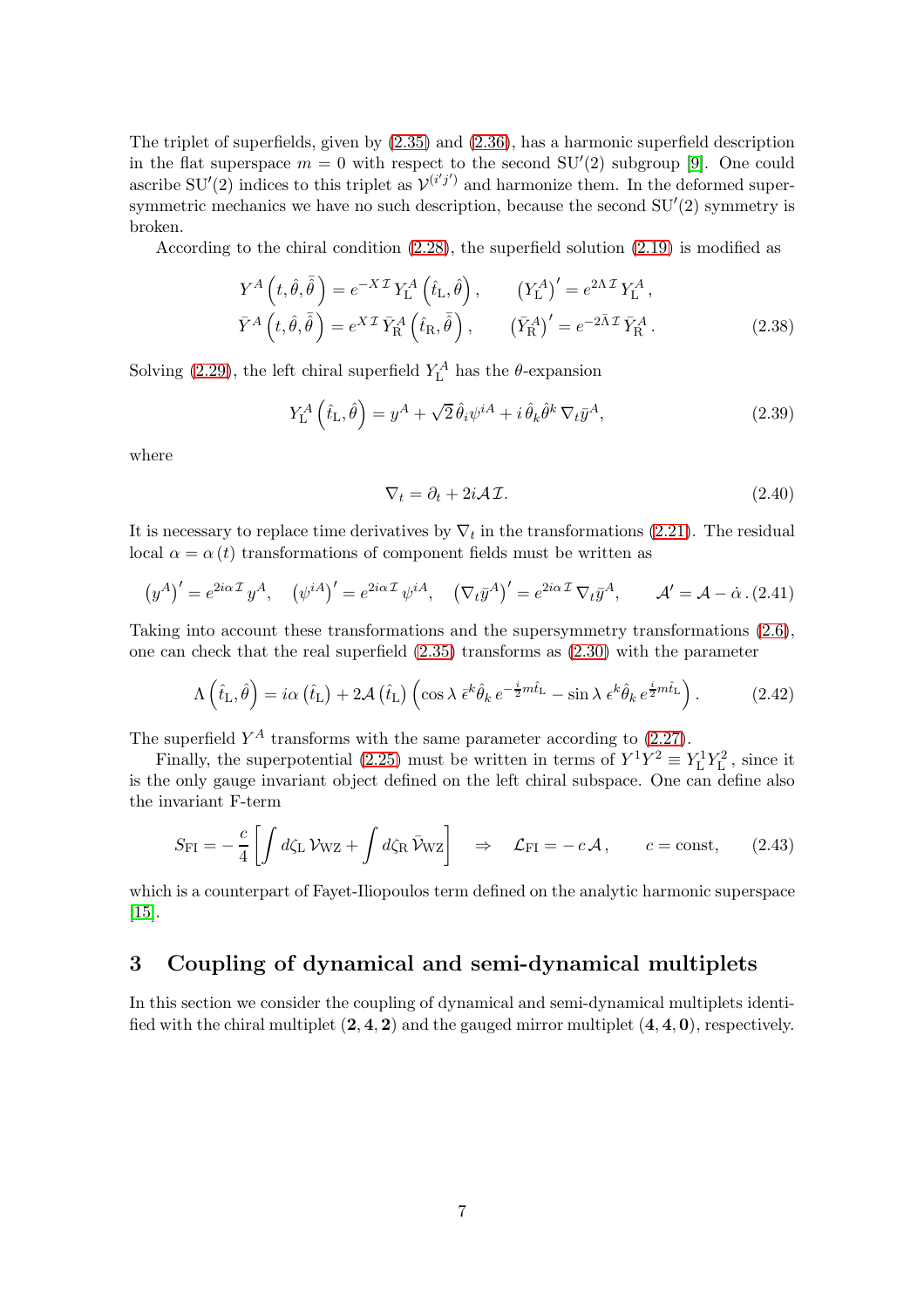### 3.1 Interacting superpotential term

According to [\(2.27\)](#page-5-3), the simplest interacting superpotential term reads

$$
S_{\text{int.}} = \frac{\mu}{2} \int d\zeta_{\text{L}} Y^1 Y^2 f(\Phi) + \frac{\mu}{2} \int d\zeta_{\text{R}} \bar{Y}_1 \bar{Y}_2 \bar{f}(\bar{\Phi}), \qquad (3.1)
$$

where f is an arbitrary holomorphic function of  $\Phi$ . The Lagrangian is then given by

<span id="page-8-0"></span>
$$
\mathcal{L}_{int.} = \mu \left[ i \left( y^1 \nabla_t \bar{y}_1 - y^2 \nabla_t \bar{y}_2 \right) f + \psi^{i1} \psi_i^2 f + B y^1 y^2 \partial_z f + \xi^i \left( \psi_{i1} y^1 - \psi_{i2} y^2 \right) \partial_z f - \frac{\xi_i \xi^i}{2} y^1 y^2 \partial_z \partial_z f + c.c. \right].
$$
\n(3.2)

It is straightforward to check that the Lagrangian is invariant under the local  $U(1)$  transformations [\(2.41\)](#page-7-0).

#### 3.2 Total Lagrangian

The total Lagrangian of the interacting model is given by the sum of the kinetic Lagrangian [\(2.17\)](#page-4-2), the interacting superpotential term [\(3.2\)](#page-8-0) and Fayet-Iliopoulos term [\(2.43\)](#page-7-1):

$$
\mathcal{L} = \mathcal{L}_{kin.} + \mathcal{L}_{int.} + \mathcal{L}_{FI}.
$$
\n(3.3)

Eliminating the auxiliary fields B and  $\psi^{iA}$  by their equations of motion and performing the following redefinition

$$
y^{1} = v \left(f + \bar{f}\right)^{-\frac{1}{2}}, \qquad \bar{y}_{1} = \bar{v} \left(f + \bar{f}\right)^{-\frac{1}{2}},
$$
  
\n
$$
y^{2} = \bar{w} \left(f + \bar{f}\right)^{-\frac{1}{2}}, \qquad \bar{y}_{2} = w \left(f + \bar{f}\right)^{-\frac{1}{2}},
$$
  
\n
$$
\xi^{i} = g^{-\frac{1}{2}} \eta^{i}, \qquad \bar{\xi}_{j} = g^{-\frac{1}{2}} \bar{\eta}_{j},
$$
\n(3.4)

we obtain the total on-shell Lagrangian (up to full time derivatives) as

$$
\mathcal{L} = g \dot{\overline{z}} \dot{z} + \frac{i}{2} (\eta^i \dot{\overline{\eta}}_i - \dot{\eta}^i \bar{\eta}_i) + \frac{i}{2} \mu (\nu \dot{\overline{v}} + \nu \dot{\overline{w}} - \dot{\nu} \overline{v} - \dot{\nu} \overline{w})
$$
  
\n
$$
- \frac{i}{2} m \cos 2\lambda (\dot{\overline{z}} \partial_{\overline{z}} K - \dot{z} \partial_{z} K) + \frac{i\mu (\dot{\overline{z}} \partial_{\overline{z}} \overline{f} - \dot{z} \partial_{z} f)}{2(f + \overline{f})} (\nu \overline{v} - \nu \overline{w})
$$
  
\n
$$
+ \frac{i}{2} (\dot{\overline{z}} \partial_{\overline{z}} g - \dot{z} \partial_{z} g) g^{-1} \eta^{k} \bar{\eta}_{k} - \frac{m \cos 2\lambda}{2} \eta^{k} \bar{\eta}_{k} - \frac{\mu \partial_{z} f \partial_{\overline{z}} \overline{f}}{(f + \overline{f})^{2}} (\nu \overline{v} - \nu \overline{w}) g^{-1} \eta^{k} \bar{\eta}_{k}
$$
  
\n
$$
- \frac{\mu \nu \overline{w}}{(f + \overline{f})} \left[ \frac{\partial_{z} \partial_{z} f}{2} - \frac{\partial_{z} f \partial_{z} f}{(f + \overline{f})} - \frac{\partial_{z} f}{2} g^{-1} \partial_{z} g \right] g^{-1} \eta_{i} \eta^{i}
$$
  
\n
$$
- \frac{\mu \overline{w}}{(f + \overline{f})} \left[ \frac{\partial_{\overline{z}} \partial_{\overline{z}} \overline{f}}{2} - \frac{\partial_{\overline{z}} \overline{f} \partial_{\overline{z}} \overline{f}}{(f + \overline{f})} - \frac{\partial_{\overline{z}} \overline{f}}{2} g^{-1} \partial_{\overline{z}} g \right] g^{-1} \bar{\eta}^{j} \bar{\eta}_{j}
$$
  
\n
$$
+ \frac{m \sin 2\lambda}{4} [(\partial_{z} \partial_{z} K - g^{-1} \partial_{z} K \partial_{z} g) g^{-1} \eta_{i} \eta^{i} + (\partial_{\overline{
$$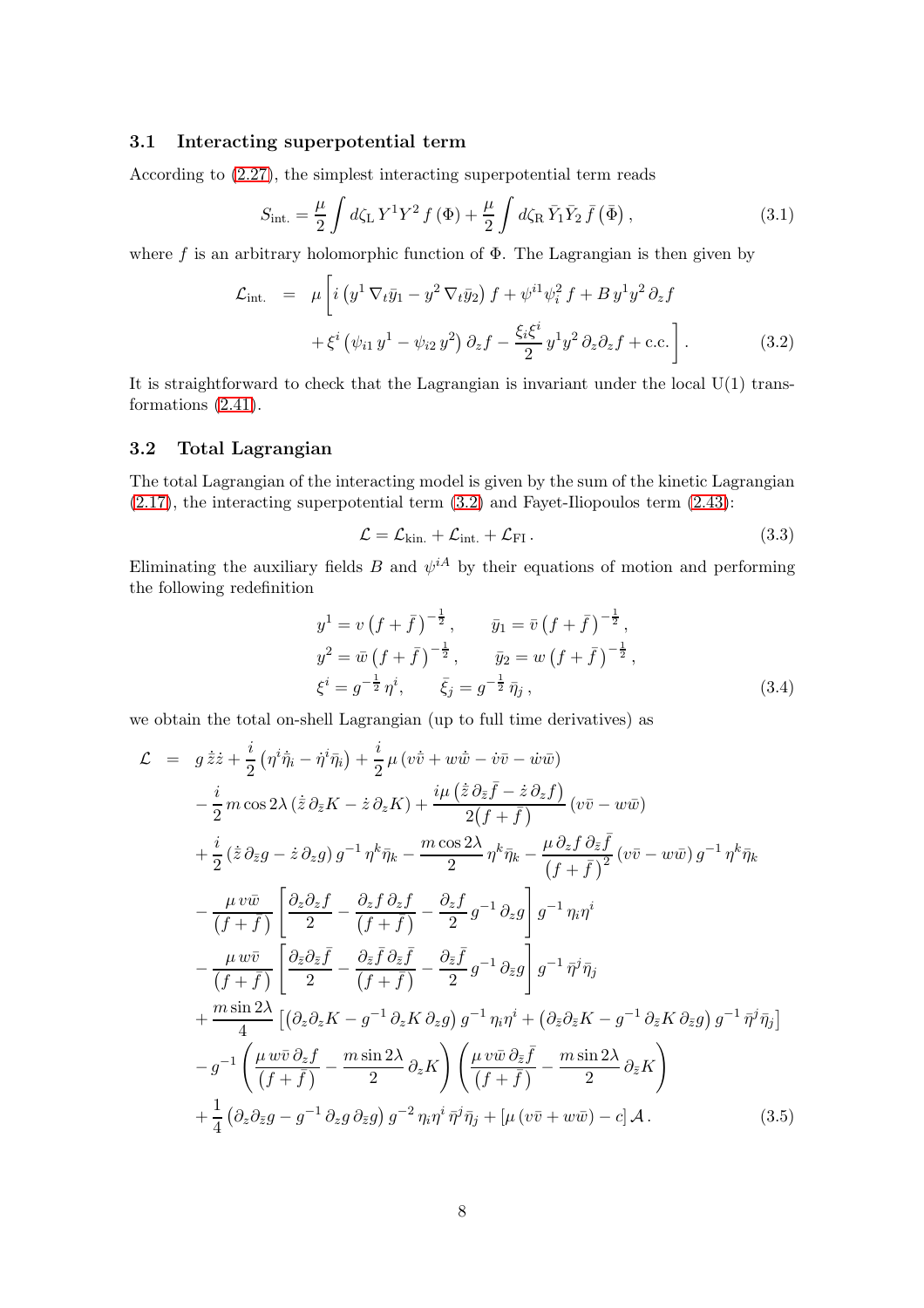Looking at the last term, one concludes that the  $U(1)$  gauge field  $A$  plays the role of a Lagrange multiplier enforcing the constraint

<span id="page-9-0"></span>
$$
\mu(v\bar{v} + w\bar{w}) - c = 0. \tag{3.6}
$$

### 3.3 Hamiltonian and Noether charges

Our next step is a formulation of a classical Hamiltonian mechanics. We perform Legendre transformation with the exclusion of the Lagrange multiplier  $A$ . As a result, we obtain the classical Hamiltonian

<span id="page-9-2"></span>
$$
\mathcal{H} = g^{-1} \left[ p_z - \frac{i}{2} m \cos 2\lambda \partial_z K + \frac{i\mu \partial_z f (v\bar{v} - w\bar{w})}{2(f + \bar{f})} + \frac{i}{2} g^{-1} \partial_z g \eta^i \bar{\eta}_i \right]
$$
\n
$$
\times \left[ p_{\bar{z}} + \frac{i}{2} m \cos 2\lambda \partial_{\bar{z}} K - \frac{i\mu \partial_{\bar{z}} \bar{f} (v\bar{v} - w\bar{w})}{2(f + \bar{f})} - \frac{i}{2} g^{-1} \partial_{\bar{z}} g \eta^j \bar{\eta}_j \right]
$$
\n
$$
+ \frac{m \cos 2\lambda}{2} \eta^k \bar{\eta}_k + \frac{\mu \partial_z f \partial_{\bar{z}} \bar{f}}{(f + \bar{f})^2} (v\bar{v} - w\bar{w}) g^{-1} \eta^k \bar{\eta}_k
$$
\n
$$
+ \frac{\mu v \bar{w}}{(f + \bar{f})} \left[ \frac{\partial_z \partial_z f}{2} - \frac{\partial_z f \partial_z f}{(f + \bar{f})} - \frac{\partial_z f}{2} g^{-1} \partial_z g \right] g^{-1} \eta_k \eta^k
$$
\n
$$
+ \frac{\mu w \bar{v}}{(f + \bar{f})} \left[ \frac{\partial_z \partial_{\bar{z}} \bar{f}}{2} - \frac{\partial_z \bar{f} \partial_{\bar{z}} \bar{f}}{(f + \bar{f})} - \frac{\partial_z \bar{f}}{2} g^{-1} \partial_{\bar{z}} g \right] g^{-1} \bar{\eta}^k \bar{\eta}_k
$$
\n
$$
- \frac{m \sin 2\lambda}{4} \left[ (\partial_z \partial_z K - g^{-1} \partial_z K \partial_z g) g^{-1} \eta_k \eta^i + (\partial_{\bar{z}} \partial_{\bar{z}} K - g^{-1} \partial_{\bar{z}} K \partial_{\bar{z}} g) g^{-1} \bar{\eta}^j \bar{\eta}_j \right]
$$
\n
$$
+ g^{-1} \left( \frac{\mu v \bar{w} \partial_z f}{(f + \bar{f})} - \frac{m \sin 2\lambda}{2} \partial_z K \right) \left( \frac{\mu w \bar{v} \partial_{\bar{z}} \bar{f}}{(f + \bar{f})} -
$$

and the secondary constraint [\(3.6\)](#page-9-0). Poisson (Dirac) brackets are imposed as

<span id="page-9-1"></span>
$$
\{p_z, z\}_{\text{P.B.}} = -1, \qquad \{p_{\bar{z}}, \bar{z}\}_{\text{P.B.}} = -1, \qquad \{\eta^i, \bar{\eta}_j\}_{\text{P.B.}} = -i\delta^i_j, \{v, \bar{v}\}_{\text{P.B.}} = i\mu^{-1}, \qquad \{w, \bar{w}\}_{\text{P.B.}} = i\mu^{-1}.
$$
\n(3.8)

 $SU(2|1)$  supercharges are

$$
Q^{i} = \sqrt{2} e^{\frac{i}{2}mt} g^{-\frac{1}{2}} \Bigg\{ \cos \lambda \eta^{i} \Bigg[ p_{z} - \frac{i}{2} m \partial_{z} K + \frac{i\mu \partial_{z} f (v\bar{v} - w\bar{w})}{2(f + \bar{f})} + \frac{i}{2} g^{-1} \partial_{z} g \eta^{k} \bar{\eta}_{k} \Bigg]
$$
  

$$
- \sin \lambda \bar{\eta}^{i} \Bigg[ p_{\bar{z}} - \frac{i}{2} m \partial_{\bar{z}} K - \frac{i\mu \partial_{\bar{z}} \bar{f} (v\bar{v} - w\bar{w})}{2(f + \bar{f})} - \frac{i}{2} g^{-1} \partial_{\bar{z}} g \eta^{j} \bar{\eta}_{j} \Bigg] \Bigg\}
$$
  

$$
- \frac{\sqrt{2} i\mu e^{\frac{i}{2}mt} g^{-\frac{1}{2}}}{(f + \bar{f})} (\cos \lambda w\bar{v} \partial_{\bar{z}} \bar{f} \bar{\eta}^{i} - \sin \lambda v\bar{w} \partial_{z} f \eta^{i}),
$$
  

$$
\bar{Q}_{j} = \sqrt{2} e^{-\frac{i}{2}mt} g^{-\frac{1}{2}} \Bigg\{ \cos \lambda \bar{\eta}_{j} \Bigg[ p_{\bar{z}} + \frac{i}{2} m \partial_{\bar{z}} K - \frac{i\mu \partial_{\bar{z}} \bar{f} (v\bar{v} - w\bar{w})}{2(f + \bar{f})} - \frac{i}{2} g^{-1} \partial_{\bar{z}} g \eta^{k} \bar{\eta}_{k} \Bigg]
$$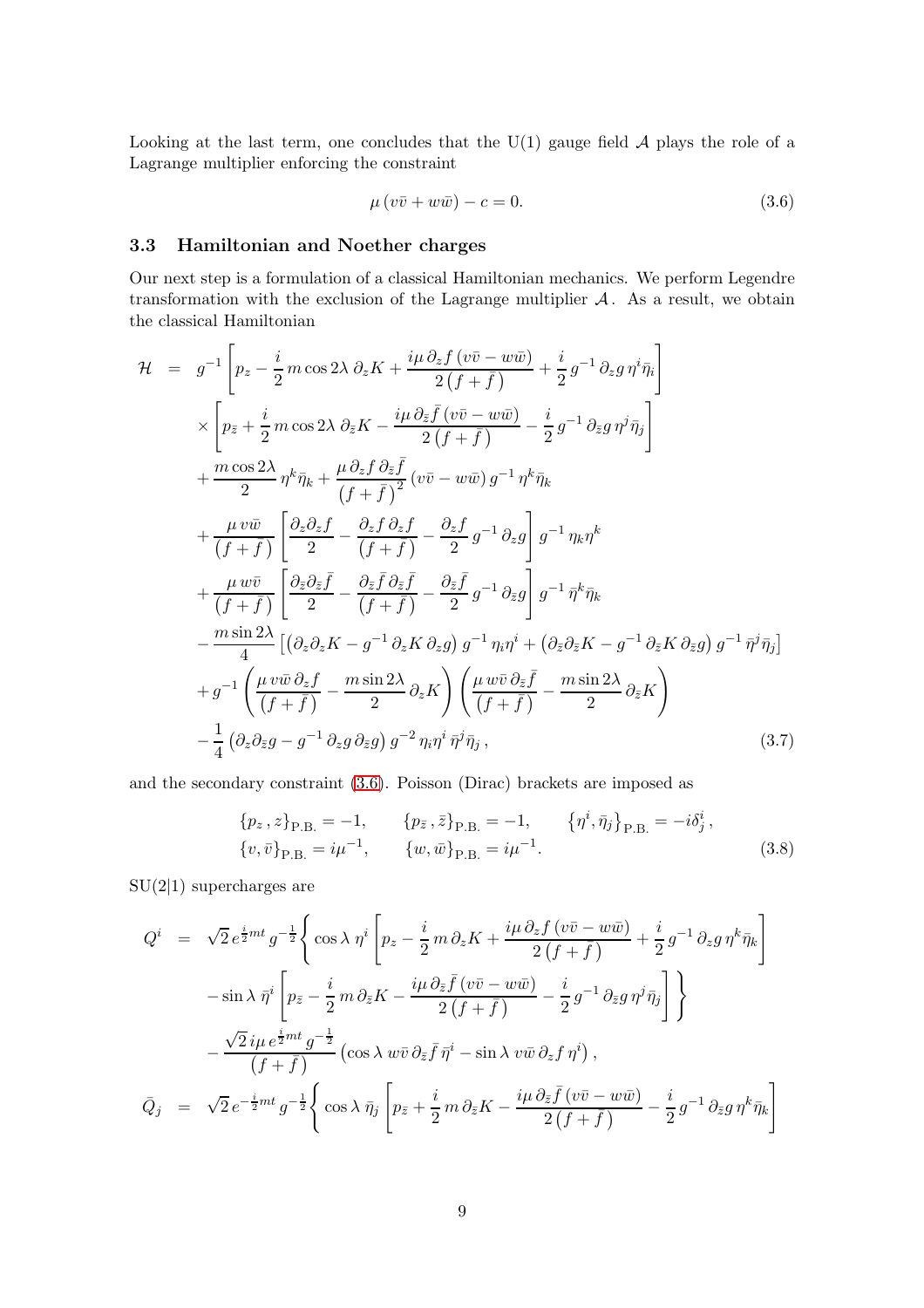$$
+\sin\lambda\,\eta_j\left[p_z+\frac{i}{2}\,m\,\partial_z K+\frac{i\mu\,\partial_z f\left(v\bar{v}-w\bar{w}\right)}{2\left(f+\bar{f}\right)}+\frac{i}{2}\,g^{-1}\,\partial_z g\,\eta^k\bar{\eta}_k\right]\right\}
$$

$$
-\frac{\sqrt{2}\,i\mu\,e^{-\frac{i}{2}mt}\,g^{-\frac{1}{2}}}{\left(f+\bar{f}\right)}\left(\cos\lambda\,v\bar{w}\,\partial_z f\,\eta_j+\sin\lambda\,w\bar{v}\,\partial_{\bar{z}}\bar{f}\,\bar{\eta}_j\right).
$$
(3.9)

With respect to the brackets  $(3.8)$ , they close on the superalgebra  $su(2|1)$ :

$$
\{Q^{i}, \bar{Q}_{j}\}_{\text{P.B.}} = -i\left(2mI_{j}^{i} + 2\delta_{j}^{i}\mathcal{H}\right), \qquad \left\{I_{j}^{i}, I_{l}^{k}\right\}_{\text{P.B.}} = -i\left(\delta_{j}^{k}I_{l}^{i} - \delta_{l}^{i}I_{j}^{k}\right),
$$
  
\n
$$
\{I_{j}^{i}, \bar{Q}_{l}\}_{\text{P.B.}} = -i\left(\frac{1}{2}\delta_{j}^{i}\bar{Q}_{l} - \delta_{l}^{i}\bar{Q}_{j}\right), \qquad \left\{I_{j}^{i}, Q^{k}\right\}_{\text{P.B.}} = -i\left(\delta_{j}^{k}Q^{i} - \frac{1}{2}\delta_{j}^{i}Q^{k}\right),
$$
  
\n
$$
\{\mathcal{H}, Q^{i}\}_{\text{P.B.}} = \frac{i}{2}mQ^{i}, \qquad \{\mathcal{H}, \bar{Q}_{j}\}_{\text{P.B.}} = -\frac{i}{2}m\bar{Q}_{j},
$$
\n(3.10)

where the SU(2) generators are

<span id="page-10-0"></span>
$$
I_j^i = \eta^i \bar{\eta}_j - \frac{\delta_j^i}{2} \eta^k \bar{\eta}_k \,. \tag{3.11}
$$

It should be noted that the Hamiltonian [\(3.7\)](#page-9-2) can always be redefined as a central charge when  $\lambda = 0$  (see the example in the next Section).

There is another  $SU(2)$  subgroup that is generated by spin variables as

$$
S_3 = \frac{\mu}{2} (v\bar{v} - w\bar{w}), \qquad S_+ = \mu v\bar{w}, \qquad S_- = \mu w\bar{v}. \tag{3.12}
$$

Indeed, one can check these generators form the  $su(2)$  algebra:

$$
\{S_3, S_{\pm}\}_{\text{P.B.}} = \mp iS_{\pm}, \qquad \{S_+, S_-\}_{\text{P.B.}} = -2iS_3. \tag{3.13}
$$

Since the Hamiltonian  $(3.7)$  contains these  $SU(2)$  generators, it commutes only with the quadratic Casimir operator

$$
C_{\text{SU(2)}} = S_+ S_- + (S_3)^2. \tag{3.14}
$$

Taking into account [\(3.6\)](#page-9-0), the Casimir operator is determined by the constant

$$
C_{\rm SU(2)} = \frac{c^2}{4} \,. \tag{3.15}
$$

Its quantum counterpart (up to the ordering ambiguity) is given by  $(c \approx 2s)$ 

$$
C_{\text{SU(2)}} = s(s+1), \tag{3.16}
$$

where  $s$  is a spin of the quantum system.

Quantization of supersymmetric spinning models can be performed under the prescription of [\[13\]](#page-14-8) (see also [\[10,](#page-14-5) [11\]](#page-14-6)). Unlike the latter, the problem considered here has a more complex interaction with spin variables. There is also a peculiar fact that the Hamiltonian of supersymmetric "Kähler oscillator" models is associated with the  $U(1)$ -generator of [\(2.1\)](#page-2-2). It has an impact on the energy spectrum, such that bosonic and fermionic states of a given  $SU(2|1)$  representation have different energy values. Another feature of  $SU(2|1)$ supersymmetry is that it can lead to spontaneously broken supersymmetry [\[6,](#page-14-1) [10\]](#page-14-5).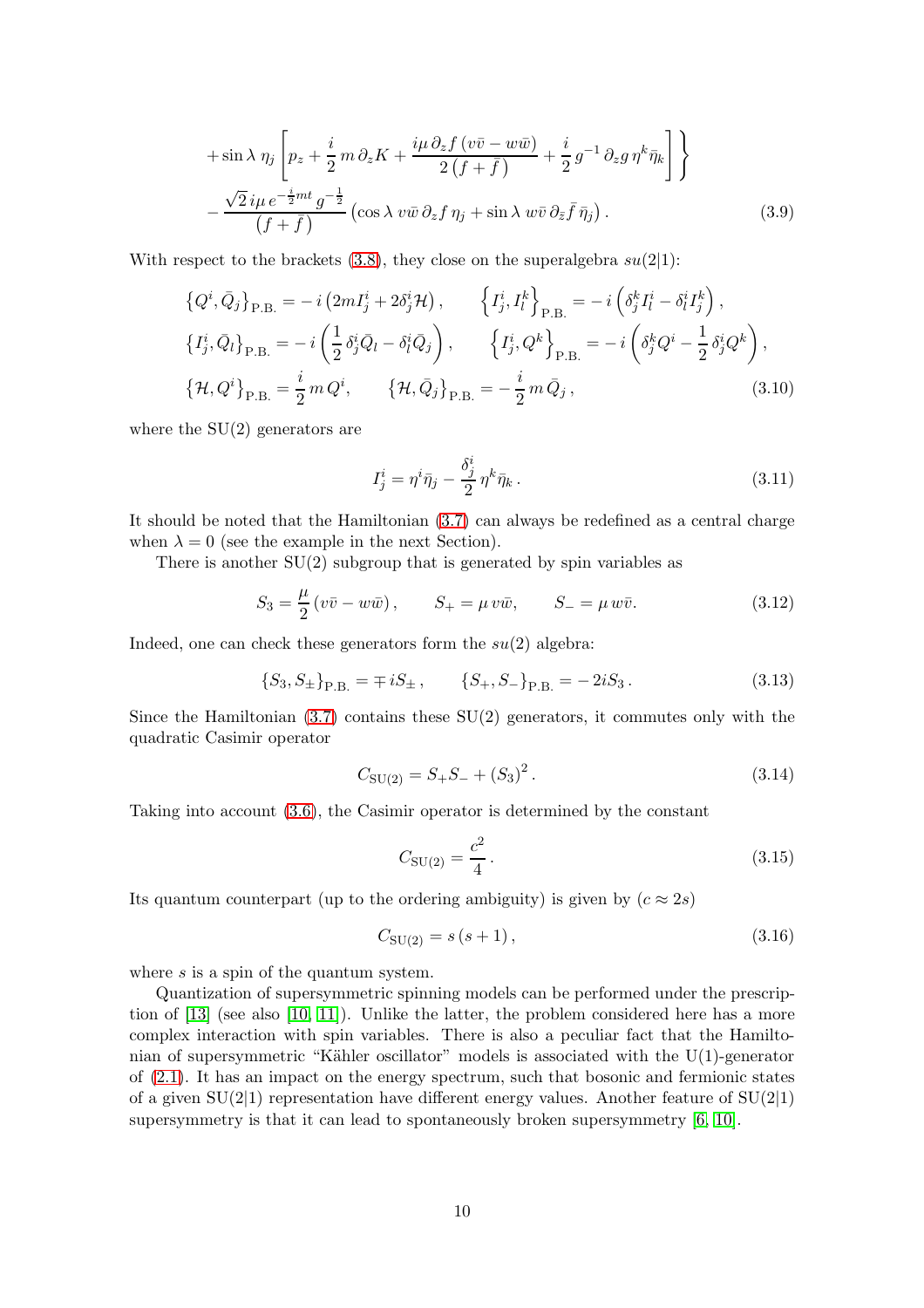# 4 Model on  $SU(1,1)/U(1)$

Let us consider the model on the coset space  $SU(1, 1)/U(1)$ , that is in fact a deformation of the model studied in  $[19]$ . It is given by the Kähler potential

$$
K = -\frac{1}{\gamma} \log \left( 1 - \gamma z \bar{z} \right), \qquad \gamma > 0,
$$
\n
$$
(4.1)
$$

that leads to the metric

$$
g = \frac{1}{\left(1 - \gamma z \bar{z}\right)^2}.\tag{4.2}
$$

To eliminate the terms  $\sim \mu v \bar{w} \eta_k \eta^k$  in [\(3.7\)](#page-9-2), we choose the holomorphic function  $f(z)$  as <sup>[5](#page-11-0)</sup>

<span id="page-11-1"></span>
$$
f = \frac{1 + \sqrt{\gamma} z}{1 - \sqrt{\gamma} z}.
$$
\n(4.3)

To simplify the notations, we also perform a redefinition in the phase space that preserves the brackets [\(3.8\)](#page-9-1):

$$
v \to (1 - \sqrt{\gamma} z)^{1/2} (1 - \sqrt{\gamma} \bar{z})^{-1/2} v, \qquad \bar{v} \to (1 - \sqrt{\gamma} z)^{-1/2} (1 - \sqrt{\gamma} \bar{z})^{1/2} \bar{v},
$$
  
\n
$$
\bar{w} \to (1 - \sqrt{\gamma} z)^{1/2} (1 - \sqrt{\gamma} \bar{z})^{-1/2} \bar{w}, \qquad w \to (1 - \sqrt{\gamma} z)^{-1/2} (1 - \sqrt{\gamma} \bar{z})^{1/2} w,
$$
  
\n
$$
p_z \to p_z - \frac{i \sqrt{\gamma} \mu (v\bar{v} - w\bar{w})}{2 (1 - \sqrt{\gamma} z)}, \qquad p_{\bar{z}} \to p_{\bar{z}} + \frac{i \sqrt{\gamma} \mu (v\bar{v} - w\bar{w})}{2 (1 - \sqrt{\gamma} \bar{z})}.
$$
\n(4.4)

Thereby, the Hamiltonian reads

<span id="page-11-2"></span>
$$
\mathcal{H} = (1 - \gamma z\bar{z})^2 \left[ \bar{\pi} - \frac{i(1 - \cos 2\lambda) \, m z}{2(1 - \gamma z\bar{z})} \right] \left[ \pi + \frac{i(1 - \cos 2\lambda) \, m \bar{z}}{2(1 - \gamma z\bar{z})} \right] + \frac{m \cos 2\lambda}{2} \, \eta^k \bar{\eta}_k
$$

$$
+ \gamma \mu \left( v\bar{v} - w\bar{w} \right) \eta^k \bar{\eta}_k + \frac{\gamma \, m \sin 2\lambda}{2} \left( \bar{z}^2 \, \eta_k \eta^k + z^2 \, \bar{\eta}^k \bar{\eta}_k \right) - \frac{\gamma}{2} \, \eta_i \eta^i \, \bar{\eta}^j \bar{\eta}_j
$$

$$
+ \left( \sqrt{\gamma} \mu \, v\bar{w} - \frac{m \sin 2\lambda \, \bar{z}}{2} \right) \left( \sqrt{\gamma} \mu \, w\bar{v} - \frac{m \sin 2\lambda \, z}{2} \right), \tag{4.5}
$$

where

$$
\pi = p_z - \frac{i\bar{z}}{1 - \gamma z\bar{z}} \left[ \frac{m}{2} + \frac{\gamma \mu}{2} (v\bar{v} - w\bar{w}) - \gamma \eta^i \bar{\eta}_i \right],
$$
  

$$
\bar{\pi} = p_{\bar{z}} + \frac{iz}{1 - \gamma z\bar{z}} \left[ \frac{m}{2} + \frac{\gamma \mu}{2} (v\bar{v} - w\bar{w}) - \gamma \eta^i \bar{\eta}_i \right].
$$
 (4.6)

Supercharges are written in the form

$$
Q^{i} = \sqrt{2} e^{\frac{i}{2}mt} (1 - \gamma z\bar{z}) \left[ \cos \lambda \ \eta^{i} \ \pi - \sin \lambda \ \bar{\eta}^{i} \left( \bar{\pi} - \frac{imz}{1 - \gamma z\bar{z}} \right) \right]
$$

$$
- \sqrt{2\gamma} e^{\frac{i}{2}mt} i\mu \left( \cos \lambda \ w\bar{v} \ \bar{\eta}^{i} - \sin \lambda \ v\bar{w} \ \eta^{i} \right),
$$

$$
\bar{Q}_{j} = \sqrt{2} e^{-\frac{i}{2}mt} (1 - \gamma z\bar{z}) \left[ \cos \lambda \ \bar{\eta}_{j} \ \bar{\pi} + \sin \lambda \ \eta_{j} \left( \pi + \frac{im\bar{z}}{1 - \gamma z\bar{z}} \right) \right]
$$

$$
- \sqrt{2\gamma} e^{-\frac{i}{2}mt} i\mu \left( \cos \lambda \ v\bar{w} \ \eta_{j} + \sin \lambda \ w\bar{v} \ \bar{\eta}_{j} \right). \tag{4.7}
$$

 $SU(2)$  generators are given by the same expression  $(3.11)$ .

<span id="page-11-0"></span><sup>&</sup>lt;sup>5</sup>In the limit  $\gamma = 0$  to the flat space, the coupling with the spin multiplet disappears since the holomorphic function [\(4.3\)](#page-11-1) becomes trivial:  $f = 1$ .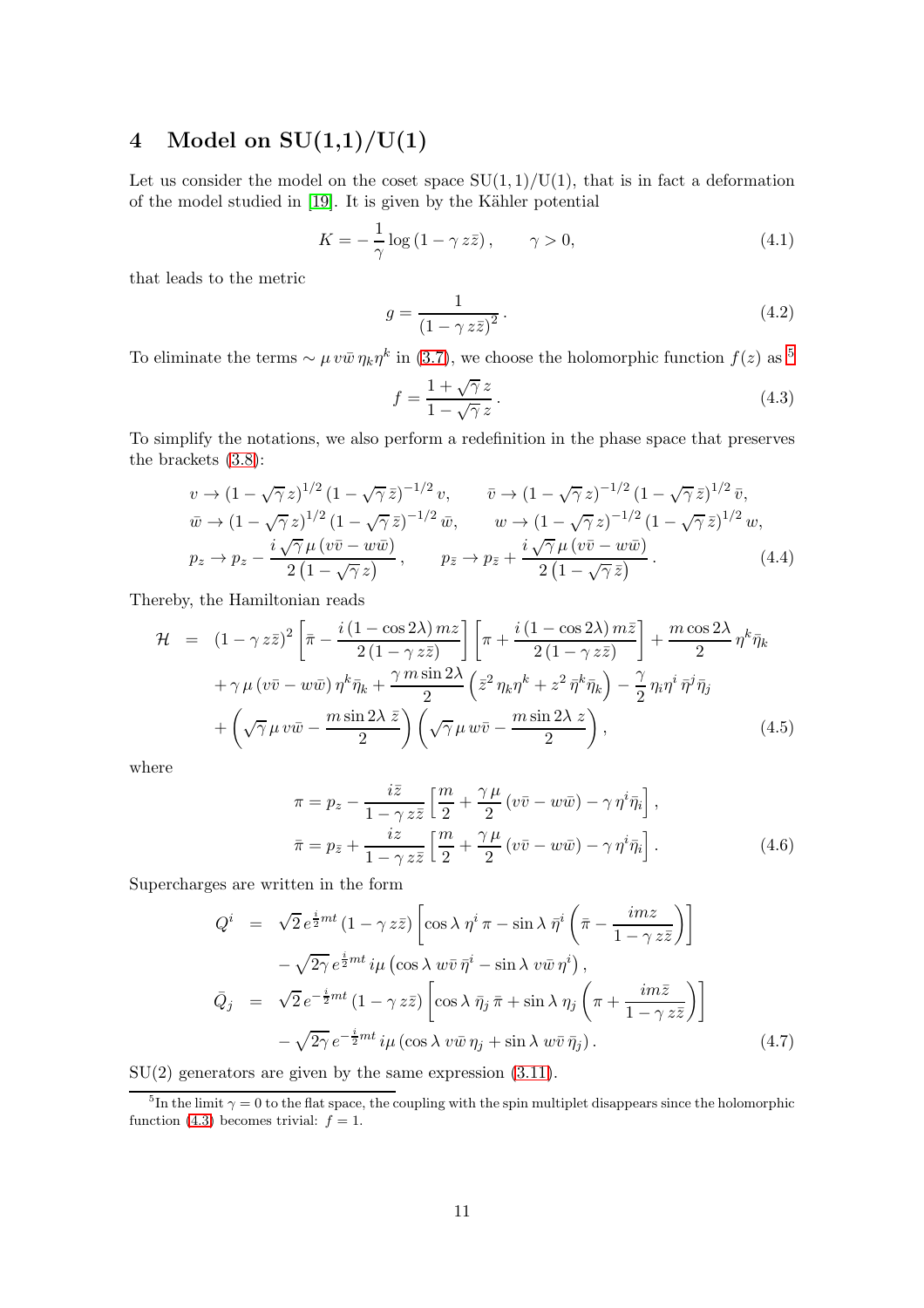Limit  $\lambda = 0$ . In distinct from [\[19\]](#page-15-2), the Hamiltonian [\(4.5\)](#page-11-2) contains terms ( $\sim m \sin 2\lambda$ ) breaking the target space symmetry  $SU(1,1)$ . For instance, the corresponding bosonic Hamiltonian is characterized by a term such as the oscillator term  $m^2 \sin^2 2\lambda z\bar{z}/4$ . We can define only the remaining  $U(1)$  generator  $J_3$ ,

$$
J_3 = i\left(\bar{z}p_{\bar{z}} - zp_z\right) + \frac{\mu}{2}\left(v\bar{v} - w\bar{w}\right) - \eta^k \bar{\eta}_k, \qquad (4.8)
$$

that commutes with all  $SU(2|1)$  generators. Thus, to restore the symmetry  $SU(1,1)$  we take the limit  $\lambda = 0$ . In this limit, we can introduce an external U(1) generator F given by the expression

$$
F = \frac{1}{2} \left[ \eta^k \bar{\eta}_k - \mu \left( v \bar{v} - w \bar{w} \right) \right],\tag{4.9}
$$

that rotates the relevant supercharges for  $\lambda = 0$  as

$$
\left\{F, Q^i|_{\lambda=0}\right\}_{\text{P.B.}} = -\frac{i}{2} Q^i|_{\lambda=0}, \qquad \left\{F, \bar{Q}^j|_{\lambda=0}\right\}_{\text{P.B.}} = \frac{i}{2} \bar{Q}^j|_{\lambda=0}.
$$
 (4.10)

Hence, we can define a central charge generator of the extended superalgebra  $su(2|1)\oplus u(1)$ as

<span id="page-12-0"></span>
$$
H = \mathcal{H}|_{\lambda=0} + mF. \tag{4.11}
$$

and take it as a new Hamiltonian of the system, while the generator  $F$  becomes an internal U(1) generator of the extended superalgebra.

Deformed  $SU(1,1)$  symmetry generators are written as

$$
J_3 = i(\bar{z}p_{\bar{z}} - zp_z) + \frac{\mu}{2} (v\bar{v} - w\bar{w}) - \eta^k \bar{\eta}_k ,
$$
  
\n
$$
J_+ = p_{\bar{z}} - \gamma z^2 p_z - iz \left[ \frac{m}{2} + \frac{\gamma \mu}{2} (v\bar{v} - w\bar{w}) - \gamma \eta^k \bar{\eta}_k \right],
$$
  
\n
$$
J_- = p_z - \gamma \bar{z}^2 p_{\bar{z}} + i\bar{z} \left[ \frac{m}{2} + \frac{\gamma \mu}{2} (v\bar{v} - w\bar{w}) - \gamma \eta^k \bar{\eta}_k \right].
$$
\n(4.12)

Indeed, they commute with all  $SU(2|1)$  generators including F, and form the central extension of the  $su(1,1)$  algebra:

$$
\{J_3, J_{\pm}\}_{\text{P.B.}} = \pm i J_{\pm} , \qquad \{J_+, J_-\}_{\text{P.B.}} = -2i\gamma J_3 - im, \tag{4.13}
$$

where the deformation parameter  $m$  is a central charge. Defining its Casimir operator

$$
C_{\rm SU(1,1)} = J_{+}J_{-} - \gamma \left( J_{3} + \frac{m}{2\gamma} \right)^{2}, \qquad (4.14)
$$

we obtain the following expression for the Hamiltonian [\(4.11\)](#page-12-0):

$$
H = \gamma C_{\text{SU(2)}} + C_{\text{SU(1,1)}} + \frac{m^2}{4\gamma}.
$$
\n(4.15)

In the limit  $m = 0$ , we reproduce the model studied in [\[19\]](#page-15-2).

In the limit  $\gamma = 0$ , the generators  $J_{+}$  become magnetic translation generators forming the Heisenberg algebra with the external  $U(1)$  automorphism group generator  $J_3$ :

$$
\{J, J_{\pm}\}_\text{P.B.} = \pm i J_{\pm} , \qquad \{J_{+}, J_{-}\}_\text{P.B.} = -i m, \qquad \{J_{3}, J_{\pm}\}_\text{P.B.} = \pm i J_{\pm} . \qquad (4.16)
$$

Spin variables drop out of the model leaving only the dynamical multiplet  $(2, 4, 2)$  [\[3\]](#page-13-2).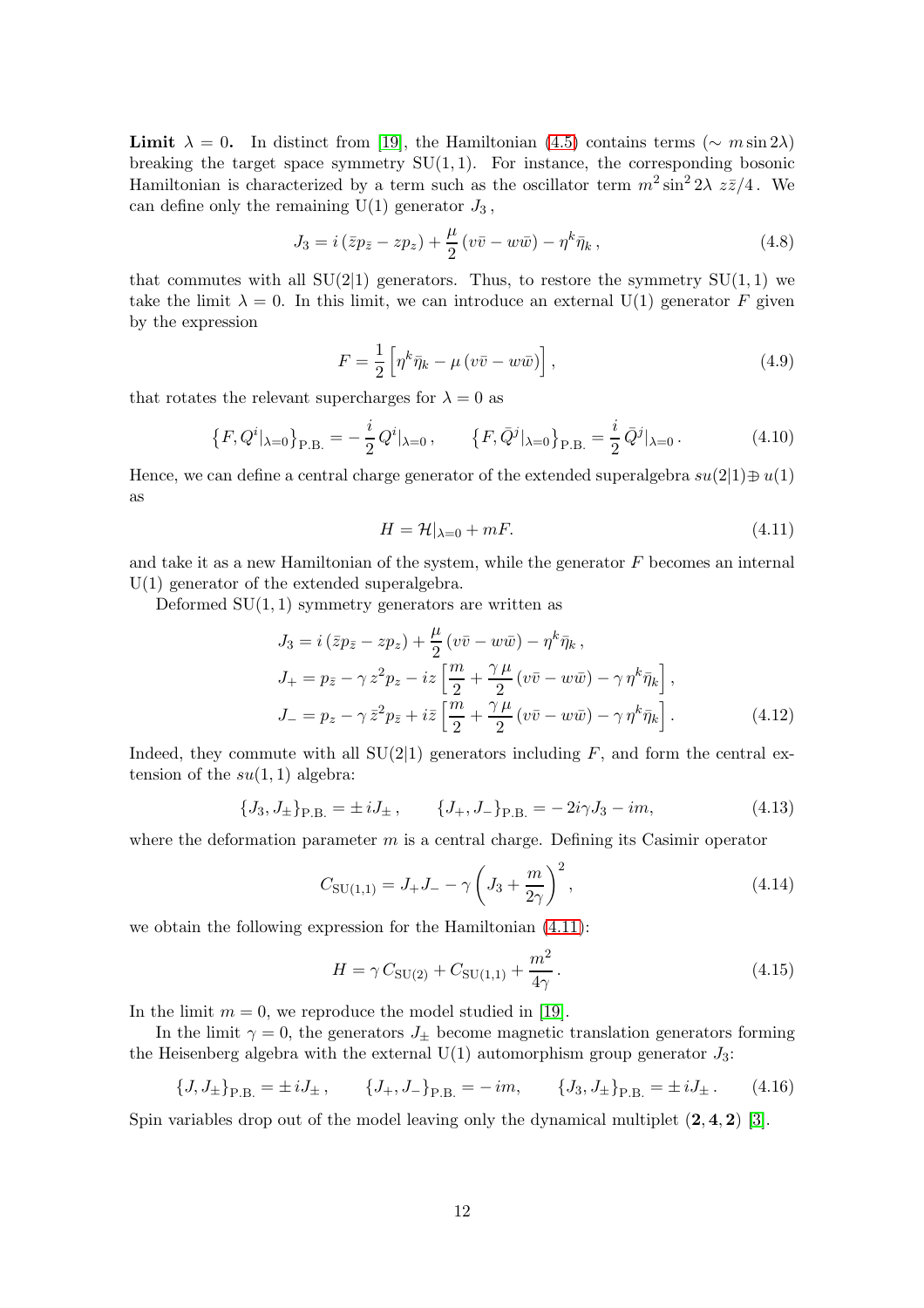## 5 Conclusions

In this paper, we proposed new models of single-particle  $SU(2|1)$  supersymmetric mechanics with the use of dynamical, semi-dynamical and gauge multiplets. As an alternative of harmonic superspace, we exploited the generalized chiral superspace [\(2.5\)](#page-3-3). The generalized chiral multiplet  $(2, 4, 2)$  was introduced in [\[4\]](#page-13-3). For the mirror multiplet  $(4, 4, 0)$ , we defined the gauge invariant constraints [\(2.28\)](#page-5-2) and [\(2.29\)](#page-5-2). As turned out, the gauge superfield  $X$ , bonded with these constraints, satisfies  $(2.33)$  and describes the mirror multiplet  $(1, 4, 3)$ . As an example, we considered in details the deformed model on the pseudo-sphere  $SU(1,1)/U(1)$ . One could consider as an example the quantum model on a complex plane  $(q = 1)$ , but even in the limit  $\lambda = 0$  the Hamiltonian [\(3.7\)](#page-9-2) seems to have a non-trivial potential.

The most natural question is whether it is possible to consider superconformal models. During our study of superconformal models of the trigonometric type [\[21\]](#page-15-4), we suggested a simple criteria for construction of superconformal models. With this experience we tried to obtain superconformal symmetry for considered models, but it is impossible at least for a single-particle model. For example, if we take two chiral dynamical multiplets then suitable superconformal models can possibly be obtained. This may be a good challenge for future research.

It would be interesting to study the mirror counterpart of the multiplet  $(1, 4, 3)$  [\[3\]](#page-13-2). Another interesting problem is the application of the gauging procedure [\[7\]](#page-14-2) to the deformed multiplets  $(4, 4, 0)$  [\[6\]](#page-14-1). It can give rise to general actions of the ordinary and mirror multiplets  $(3, 4, 1)$  <sup>[6](#page-13-4)</sup>.

# Acknowledgments

The author is indebted to Evgeny Ivanov for interest and valuable comments. The author also thanks Sergey Fedoruk and Armen Nersessian for useful discussions. This research was supported by the Russian Science Foundation Grant No 16-12-10306.

# <span id="page-13-0"></span>References

- [1] S. Bellucci, A. Nersessian, (Super)oscillator on CP\*\*N and constant magnetic field, Phys. Rev. D 67 (2003) 065013, [Erratum-ibid. 71 (2005) 089901], arXiv:hep-th/0211070; S. Bellucci, A. Nersessian, *Supersymmetric Kähler oscillator in a constant magnetic* field, Proc. of the Workshop "Supersymmetries and Quantum Symmetries (SQS'03)", p. 379-384, Dubna, Russia, July 24-29, 2003, arXiv:hep-th/0401232.
- <span id="page-13-1"></span>[2] A.V. Smilga, Weak supersymmetry, Phys. Lett. B 585 (2004) 173, arXiv:hep-th/0311023.
- <span id="page-13-2"></span>[3] E. Ivanov, S. Sidorov, Deformed supersymmetric mechanics, Class. Quant. Grav. 31 (2014) 075013, arXiv:1307.7690 [hep-th].
- <span id="page-13-3"></span>[4] E. Ivanov, S. Sidorov, *Super Kähler oscillator from SU(2*[1] superspace, J. Phys. A 47 (2014) 292002, arXiv:1312.6821 [hep-th].

<span id="page-13-4"></span> ${}^{6}SU(2|1)$  constraints for the ordinary one were solved in Appendix C of [\[24\]](#page-15-7).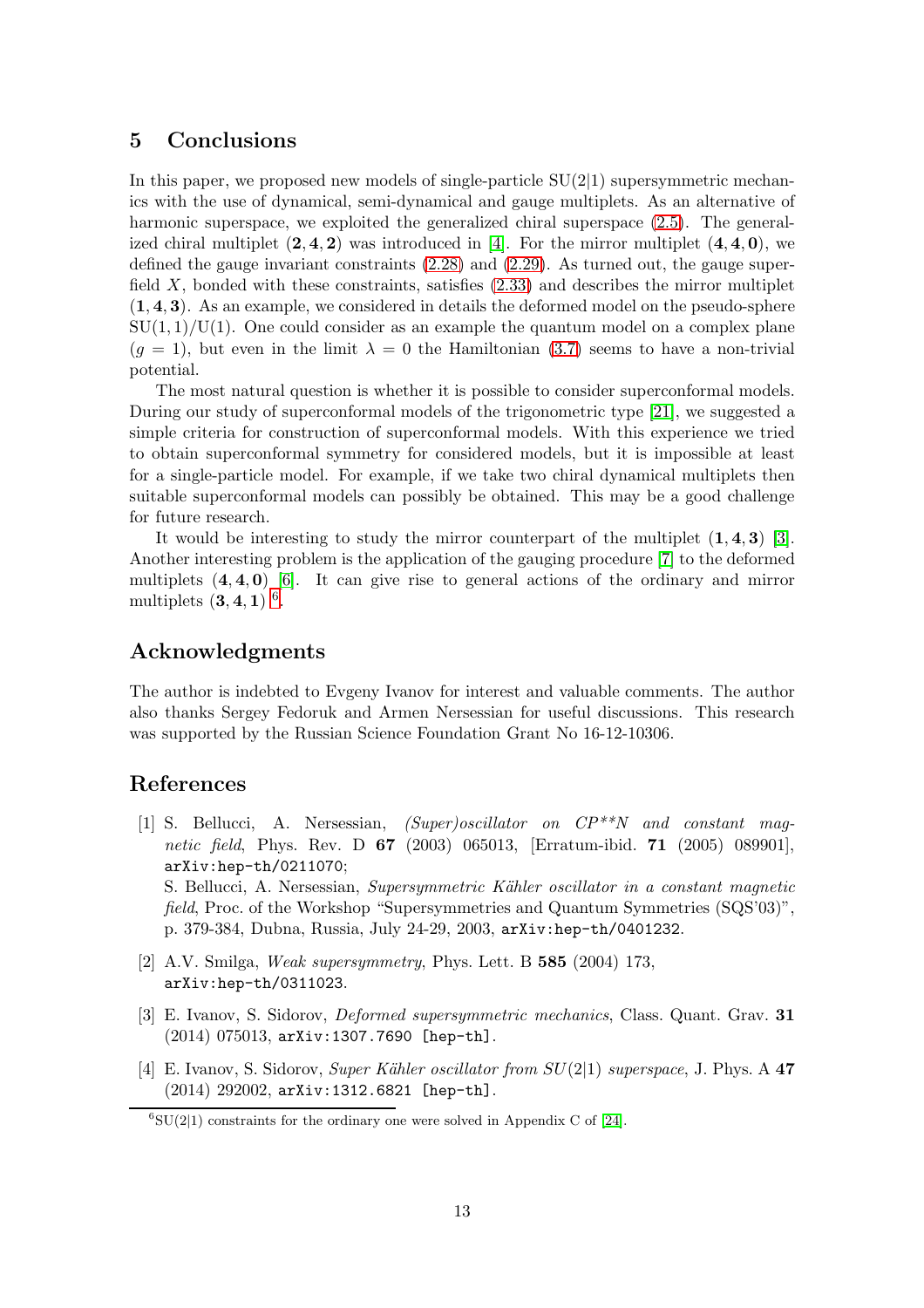- <span id="page-14-0"></span>[5] C. Romelsberger, *Counting chiral primaries in*  $N=1$ ,  $d=4$  superconformal field theories, Nucl. Phys. B 747 (2006) 329, arXiv:hep-th/0510060; C. Romelsberger, Calculating the superconformal index and Seiberg duality, arXiv:0707.3702 [hep-th].
- <span id="page-14-2"></span><span id="page-14-1"></span>[6] E. Ivanov, S. Sidorov,  $SU(2|1)$  mechanics and harmonic superspace, Class. Quant. Grav. 33 (2016) 055001, arXiv:1507.00987 [hep-th].
- [7] S. Fedoruk, E. Ivanov, Gauged spinning models with deformed supersymmetry, JHEP 1611 (2016) 103, arXiv:1610.04202 [hep-th].
- <span id="page-14-3"></span>[8] H. Shmavonyan,  $\mathbb{C}^N$ -Smorodinsky-Winternitz system in a constant magnetic field, Phys. Lett. A 383 (2019) 1223-1228, arXiv:1804.03721 [hep-th]; E. Ivanov, A. Nersessian, H. Shmavonyan,  $\mathbb{CP}^N$ -Rosochatius system, superintegrability, supersymmetry, Phys. Rev. D 99 (2019) 085007, arXiv:1812.00930 [hep-th]; E. Ivanov, A. Nersessian, S. Sidorov, H. Shmavonyan, Symmetries of deformed supersymmetric mechanics on Kähler manifolds, Phys. Rev. D 101 (2020) 025003, arXiv:1911.06290 [hep-th].
- <span id="page-14-4"></span>[9] E. Ivanov, J. Niederle,  $Bi\text{-}harmonic superspace for N=4 mechanics, Phys. Rev. D$  80 (2009) 065027, arXiv:0905.3770 [hep-th].
- <span id="page-14-5"></span>[10] S. Fedoruk, E. Ivanov, S. Sidorov, Deformed supersymmetric quantum mechanics with spin variables, JHEP 1801 (2018) 132, arXiv:1710.02130.
- <span id="page-14-6"></span>[11] S. Fedoruk, E. Ivanov, O. Lechtenfeld, S. Sidorov, Quantum SU(2|1) supersymmetric Calogero-Moser spinning systems, JHEP 1804 (2018) 043, arXiv:1801.00206 [hep-th].
- <span id="page-14-7"></span>[12] S. Fedoruk, E. Ivanov, O. Lechtenfeld, Supersymmetric Calogero models by gauging, Phys. Rev. D 79 (2009) 105015, arXiv:0812.4276 [hep-th].
- <span id="page-14-8"></span>[13] S. Fedoruk, E. Ivanov, O. Lechtenfeld, OSp(4|2) Superconformal Mechanics, JHEP 0908 (2009) 081, arXiv:0905.4951 [hep-th]; S. Fedoruk, E. Ivanov, O. Lechtenfeld,  $New D(2, 1, \alpha)$  Mechanics with Spin Variables, JHEP 1004 (2010) 129, arXiv:0912.3508 [hep-th].
- <span id="page-14-10"></span><span id="page-14-9"></span>[14] E. Ivanov, O. Lechtenfeld,  $N=4$  supersymmetric mechanics in harmonic superspace, JHEP 0309 (2003) 073, arXiv:hep-th/0307111.
- [15] F. Delduc, E. Ivanov, *Gauging*  $N=4$  supersymmetric mechanics, Nucl. Phys. B 753 (2006) 211-241, arXiv:hep-th/0605211; F. Delduc, E. Ivanov, *Gauging*  $N=4$  supersymmetric mechanics II:  $(1, 4, 3)$  models from the  $(4, 4, 0)$  ones, Nucl. Phys. B 770 (2007) 179-205,  $arXiv:hep-th/0611247$ .
- <span id="page-14-11"></span>[16] N. Kozyrev, S. Krivonos, O. Lechtenfeld, A. Sutulin, SU(2|1) supersymmetric mechanics on curved spaces, JHEP 1805 (2018) 175,  $arXiv:1712.09898$  [hep-th]; S. Krivonos, O. Lechtenfeld, A. Sutulin, N-extended supersymmetric Calogero models, Phys. Lett. B 784 (2018) 137-141, arXiv:1804.10825 [hep-th]; A. Galajinsky, O. Lechtenfeld, Spinning extensions of  $D(2,1,\alpha)$  superconformal mechanics, JHEP 1903 (2019) 069, arXiv:1902.06851 [hep-th].